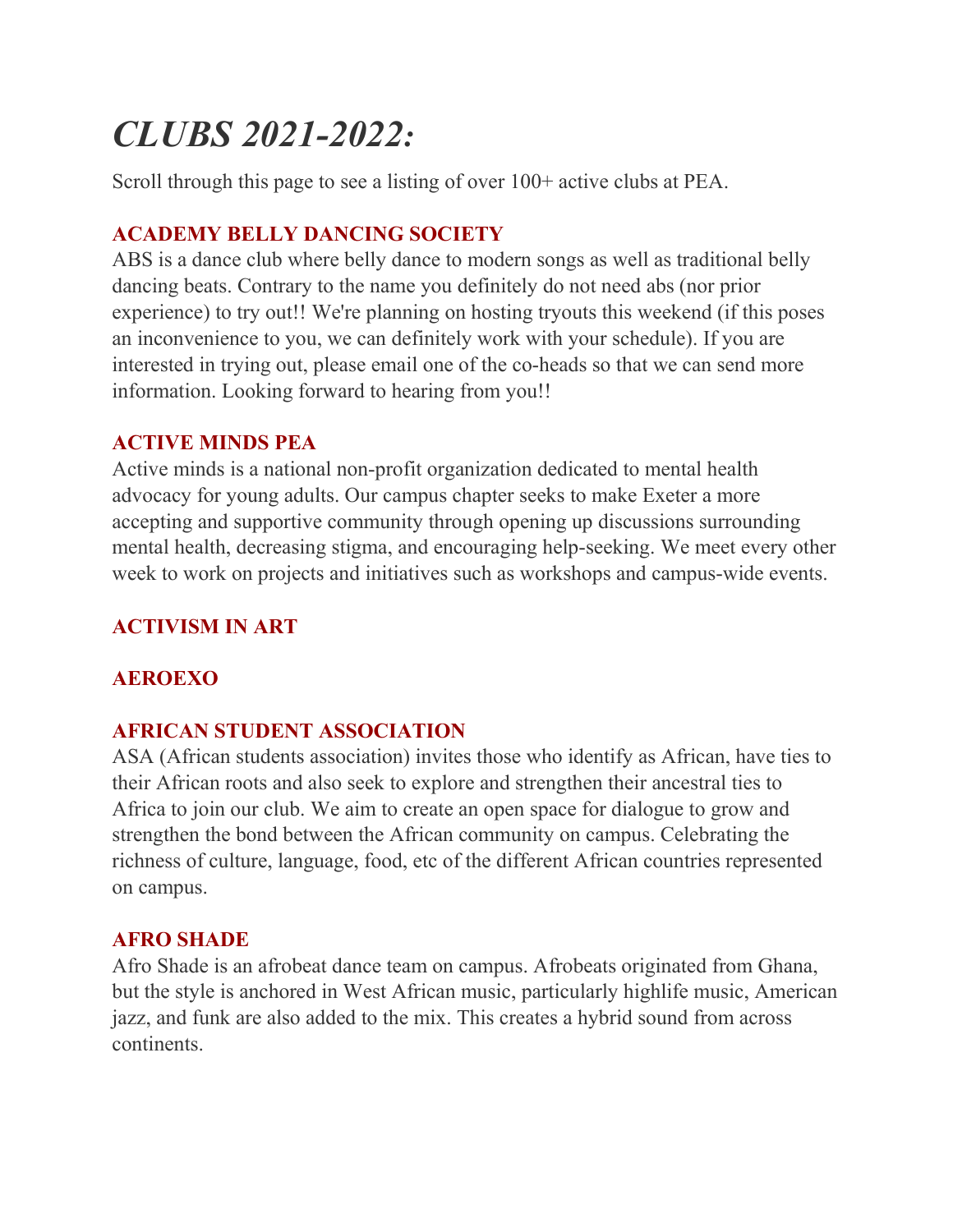# **AFRO-LATINX EXONIAN SOCIETY (ALES)**

ALES is a club dedicated to discussions about Black and Latinx history, issues, and culture. Everyone (regardless of racial identity) is welcome to join us for good fun and great conversations! In addition to discussions, you can also expect to learn more about advocacy and how to transform your passion for these issues into action. We are also proud to be a space for Black and Latinx students to heal, find support, and connect with one another.

## **ANCIENT EGYPT CLUB**

In this club, we will learn about all things Egypt! We will talk about the Pyramids, mummies, pharaohs, the Sphinx, King Tut, and much more. We will also learn Egyptian Hieroglyphs. Additionally, we will do various other fun activities such as Egypt-themed dinners, art projects, movies, Kahoots, and more.

## **ANIME EXETER**

Biweekly Anime Watching Club hosted to help Exonians de-stress. Come in to watch new genres and diversify your palette, as well as to join a welcoming and close-knit community.

## **ARCHAEOLOGY CLUB**

If you like spending time with your friends and the coolest advisor while learning about the rich background between the cultural objects you see around us, then Archaeology Club is the place for you! Each meeting, we will discuss the process of archaeology and eventually get some hands-on experience in this field. The Archaeology Club is a club for all. You don't have to be a world-class archaeologist (even though our advisor is) or Indiana Jones to come to our meetings. Everyone of all interest levels and experience is welcome to join us! Put on your gloves and boots and let's find some fragments of history! Do you dig it?

## **ARCHITECTURE CLUB**

We're the coheads of the Architecture Club! As one of the oldest preparatory schools in America, our school has amassed a great number of resources as well as an extensive history. During our club meetings, we will learn about the architecture occupation, get hands-on experience with practicing architects, and provide input about what we'd like to see in future buildings.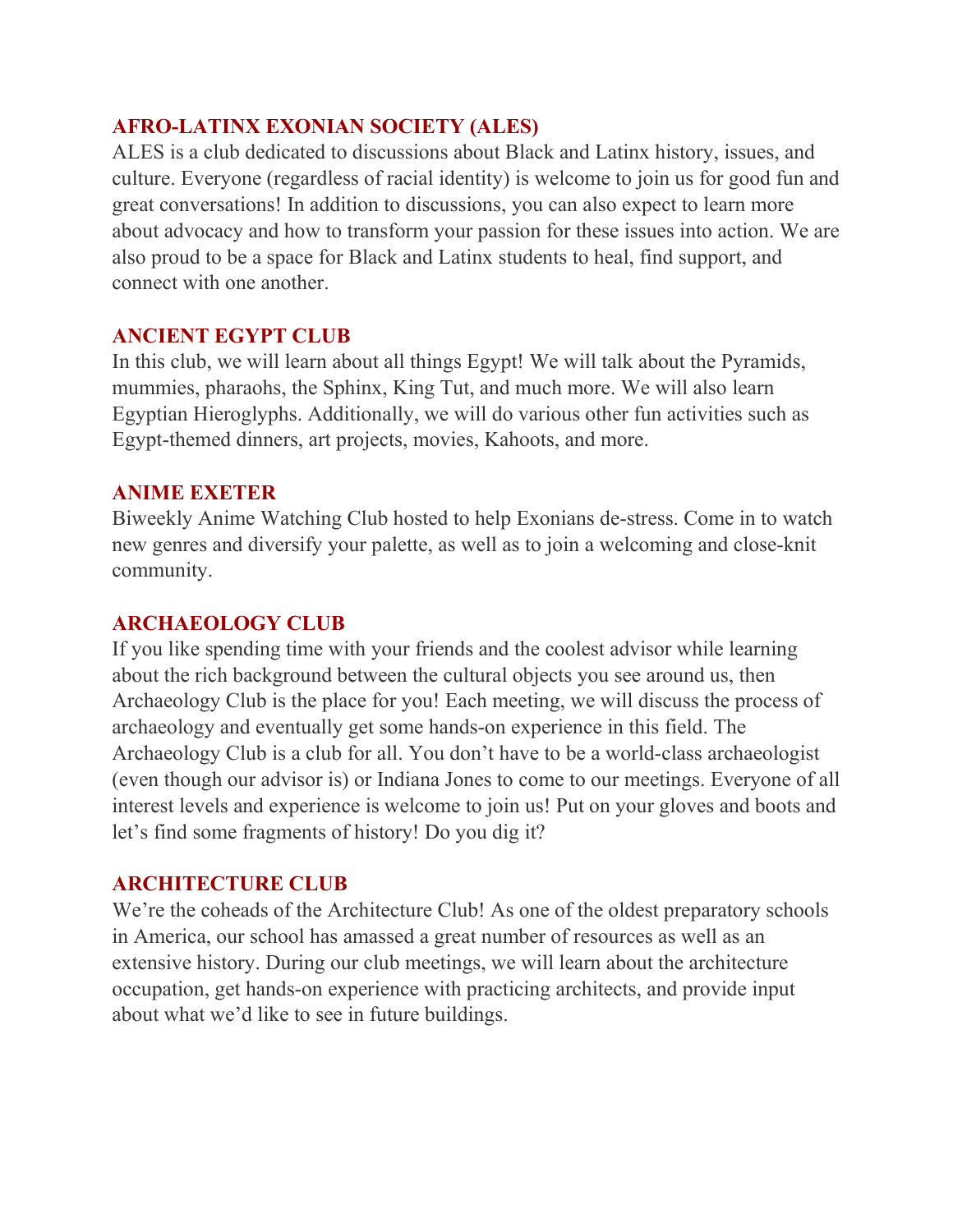#### **[ARVRA](https://www.dropbox.com/s/2c77ivdh7yvs9nz/Andrew%20Woo%20-%20ARVRA.mov?dl=0)**

ARVRA, or Augmented Reality / Virtual Reality Association, is a group of students who work together to bring AR/VR technologies into our lives! From experiencing virtual reality to creating PEA's own virtual tour, ARVRA is the place to go for any AR/VR activity!  

## **ASIAN VOICES**

Asian Voices is a community for all Asian-identifying students! This term, we'll be alternating between discussion meetings and some casual, fun opportunities to get to know each other.

# **ASSOCIATION OF LOW INCOME EXONIANS (ALIE)**

ALIE, the Association of Low-Income Exonians, is a club dedicated to bettering the lives of Low-Income students at Exeter. We host our meetings to allow these students to share their experiences and learn how best to navigate life at a wealthy place like Exeter. This includes everything from social life to assistance programs to making connections with the faculty on campus that can help make the Exeter experience easier for Low-Income students.

# **ASTRONOMY CLUB**

Astronomy Club is an academic, science-focused group that promotes the study and enjoyment of all things related to the science of astronomy, including observing, instrument making, and data analysis. 

# **ATHLETES FOR RACIAL JUSTICE**

# **BADMINTON CLUB**

Hi guys! Welcome to the Exeter badminton club! We are a group of athletes that love to play the game of badminton and would like to spread our knowledge about it! Come to learn from a top US player or have fun with your friends! We are low commitment, no experience necessary, and you may get addicted! We also play tournaments around New England (last year we went to Westborough, Mass) and competed against other public/private high schools, if you are interested too!

# **BAKING CLUB**

We bake any culinary treats you can imagine. Send in a recommendation and we'll get to baking.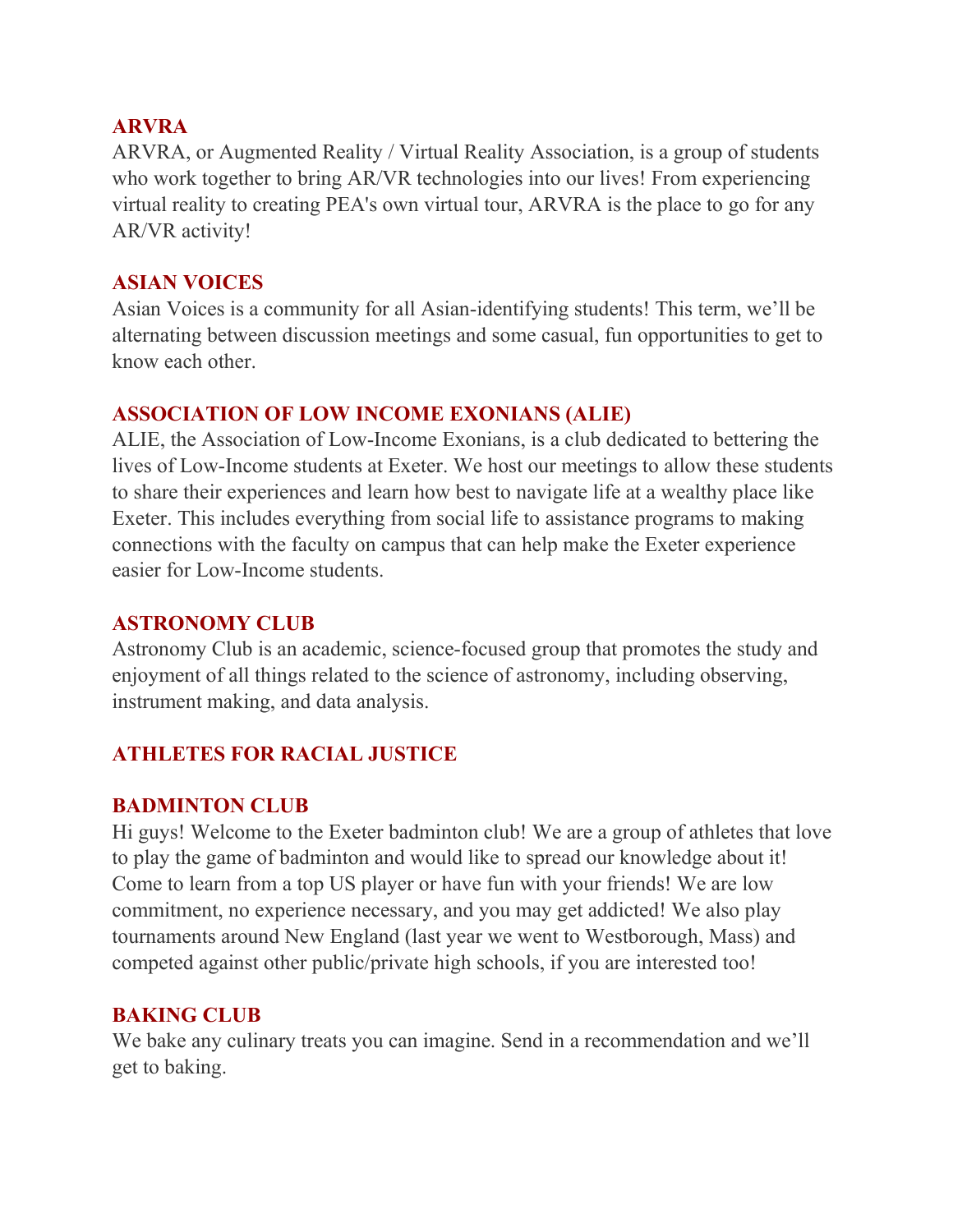#### **BEAT OF ASIA (BOA)**

Beat of Asia - We are a dance group dedicated to learning/performing choreography by East Asian dancers and/or to music by East Asian artists. We welcome dancers of all levels and from all backgrounds!

#### **[BIOLOGY CLUB](https://www.dropbox.com/s/70gdu2pqg5om2vc/Neha%20Nedumaran%20-%20Exeter%20Biology%20Club%202021-2022%20Infomercial.mp4?dl=0)**

Biology Club is a community of students interested in the scientific study of life. In our club, students engage in compelling research projects, learn from distinguished researchers across many biological fields, and hold thought-provoking discussions. For fall term, we are scheduling webinars with professionals making breakthroughs in COVID-19 research and our own amazing biology faculty. We also host the USA Bio Olympiad (USABO) competition.

# **BLACK STUDENTS OF EXCELLENCE**

# **BOB ROSS BREAKFAST CLUB**

# **BUDDHIST MEDITATION**

Buddhist Meditation club meets every week, giving a chance for students to go through a guided meditation and unwind to bring the week to a close. Buddhist Meditation is a great way to become more aware of the world around us and is welcome to people of all religions. After meditations, we gather together to have tea and talk about how the meditation went, life, and whatever may be happening in the world.

## **BUDDHIST SANGHA**

Exeter's Buddhist Community. Open to all Buddhists and interested community members.

## **CATHOLIC EXONIANS**

Catholic Exonians is a group of students interested in learning about Catholicism and growing in their faith. We meet weekly over breakfast to discuss the faith, Church history, theology, and Scripture. When we are able to and the health conditions permit, we will also attend Mass together. The club can also help students seeking confirmation at Exeter. All are welcome!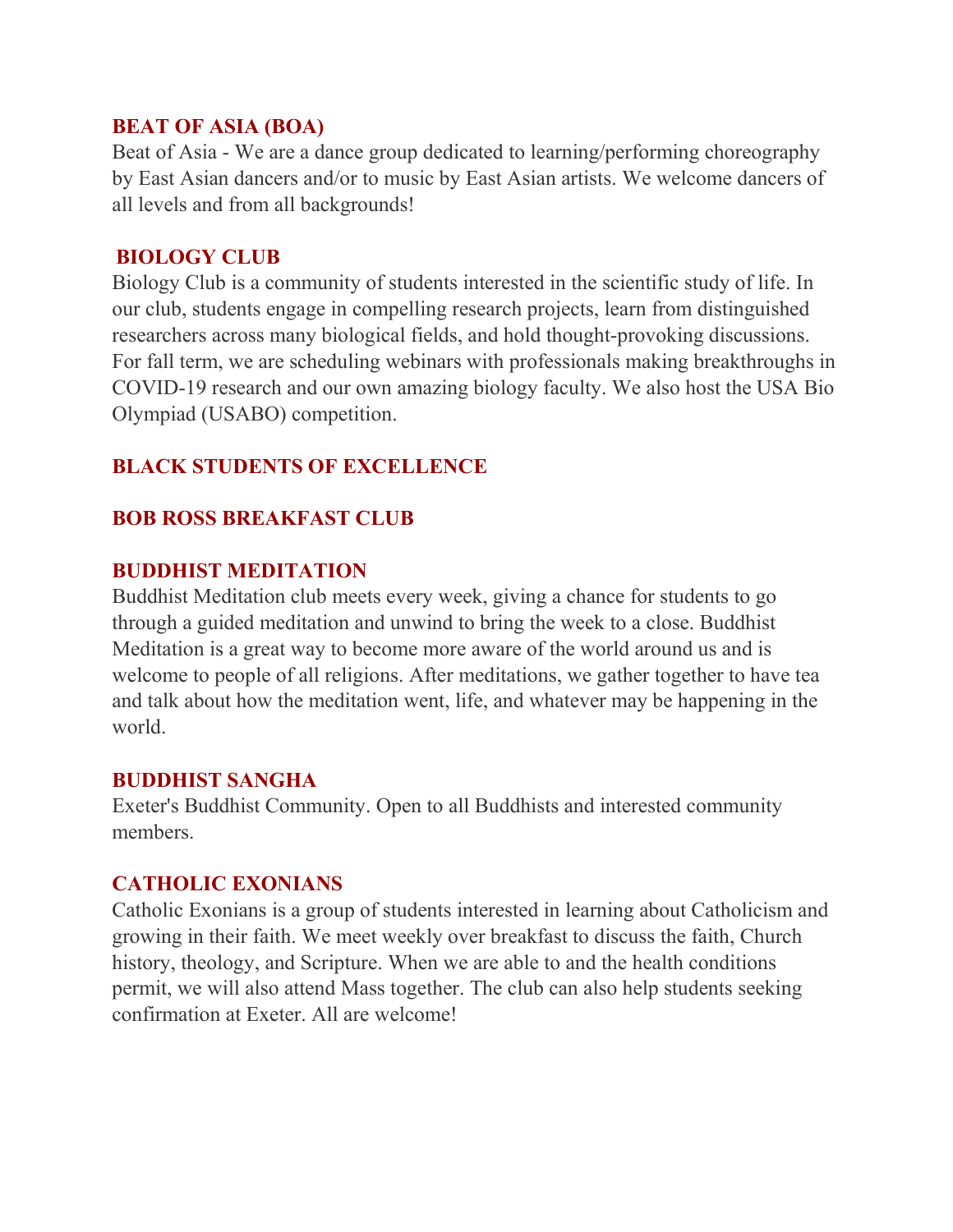## **CHEMISTRY CLUB**

Chemistry Club explores how microscopic processes shape the world around us. Through labs and discussions, we look at the chemistry behind industrial processes, natural phenomena, and various properties of materials. Whether you're a pyrotechnic or not, we look forward to having you join us.

# **CHESS CLUB**

Chess club is meeting weekly – anyone (regardless of experience) is free to drop in and play. We also attend multiple tournaments including Nationals and occasionally have special events (like a GM simul).

# **CHINESE LANGUAGE SOCIETY**

Chinese is known on the US department of state language scale as the hardest language to learn. Often times, just language instruction is not enough to reach fluency. For dedicated and passionate Mandarin Chinese Language learners, the Chinese Language Society will supplement in-class instruction with fun and engaging competitions through written and spoken Mandarin.

The Chinese Language Society will allow Chinese students and speakers alike to practice their Mandarin Chinese outside of a classroom setting and work on their public speaking skills. In addition to speaking competitions, club members are encouraged to participate in essay writing competitions.

# **CHINESE STUDENT ORGANIZATION (CSO)**

欢迎来到CSO! Chinese Student Organization is a place for Chinese students to come together and build community. We celebrate holidays together, host activities like hot pot dinners and field trips to Andover, and have fun.

# **CHRISTIAN FELLOWSHIP**

# **CLASSICAL-ORCHESTRAL DEDICATED ACTIVITIES (CODA)**

If you want to listen to and learn more about classical music, join CODA club! We will listen to and discuss composers such as Beethoven, Chopin, and Ravel, and play games such as "name that tune" or "finish the melody"! Possible conversations include discussing *how* and *why* music makes us feel, and the pros and cons of different instruments. Join us to gain new and exciting musical perspectives!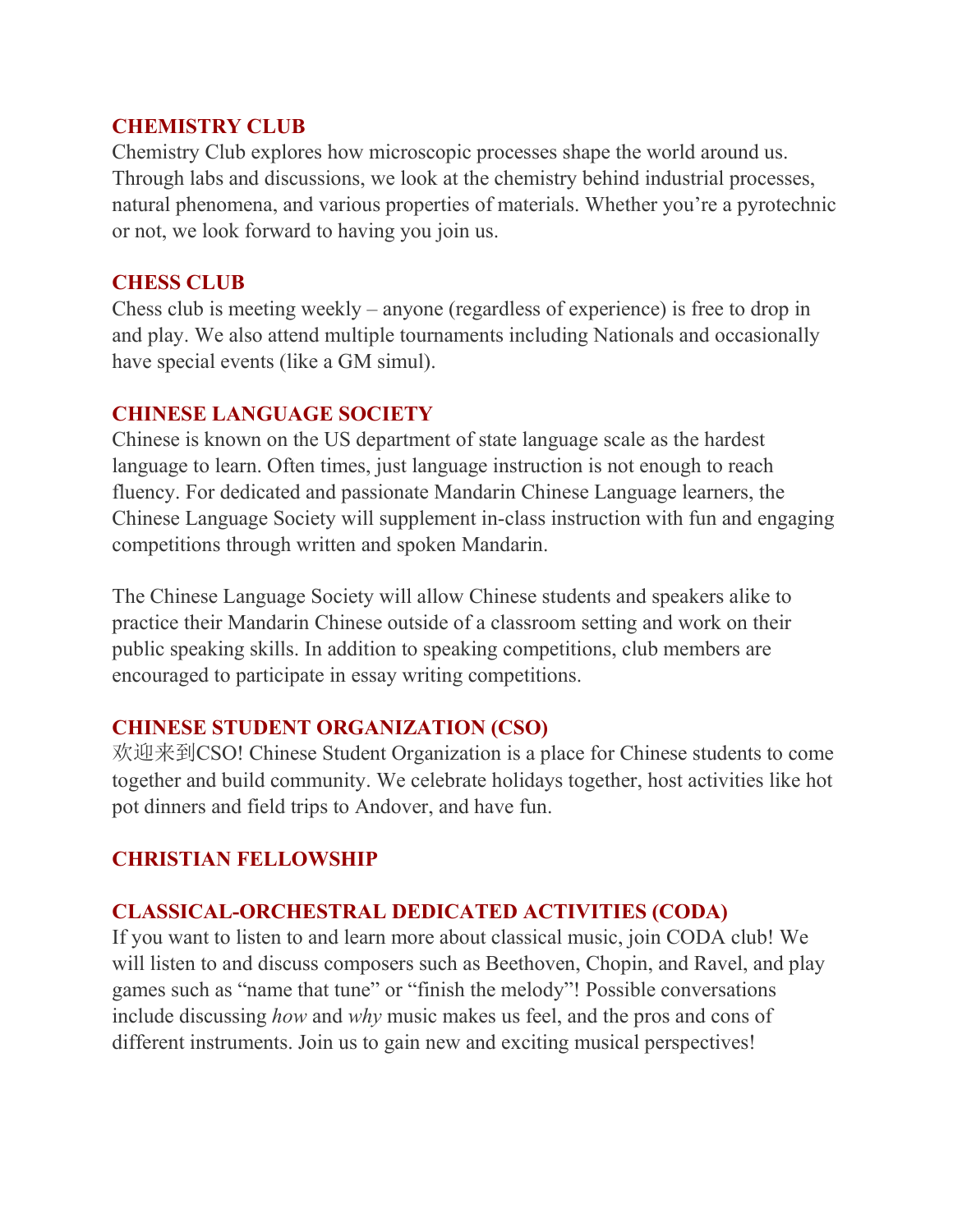## **COSPLAY AND COSTUME CLUB**

In this club, we explore the art of cosplay and costume building. We will start with small projects like prop making and how to sew to creating a full costume of your design.

## **CUBE CLUB**

Hey there! We are a group of people who solve Rubik's Cubes for fun, come if you would like to learn how to solve one, or if you already know how come to learn and compete! We always love to have new people come and learn.

# **DANIEL WEBSTER DEBATE SOCIETY**

The Daniel Webster Debate Society (DWDS) is the oldest secondary school debate team in the United States, dating back to 1807. We focus on parliamentary debate, but debaters of all experience levels and backgrounds are welcome. A parliamentary debate round consists of two teams of two debaters attempting to convince a judge that their arguments are stronger than their opponents. Each person gives 1 to 2 speeches ranging from 3 to 8 minutes. Parliamentary debate focuses on logic, creativity, persuasive speaking style, and knowledge of current events. Outside of improving your argumentative skills, participating in DWDS will allow you to join a community of passionate, intellectually curious debaters. We are one of the largest and most prominent clubs on campus, and we welcome all students, regardless of skill level.

# **DEMOCRACY OF SOUND (EXETER)**

Democracy of Sound (exeter) is a sound-art-design collaborative that intersects the creative, imaginative, immersive, and neuro-diverse to radical levels of invention and performance, making installations and experiences that activate spaces on campus that dispel belief.

# **DEMOCRATIC CLUB**

# **DIMENSIONS**

Dimensions is a contemporary dance club.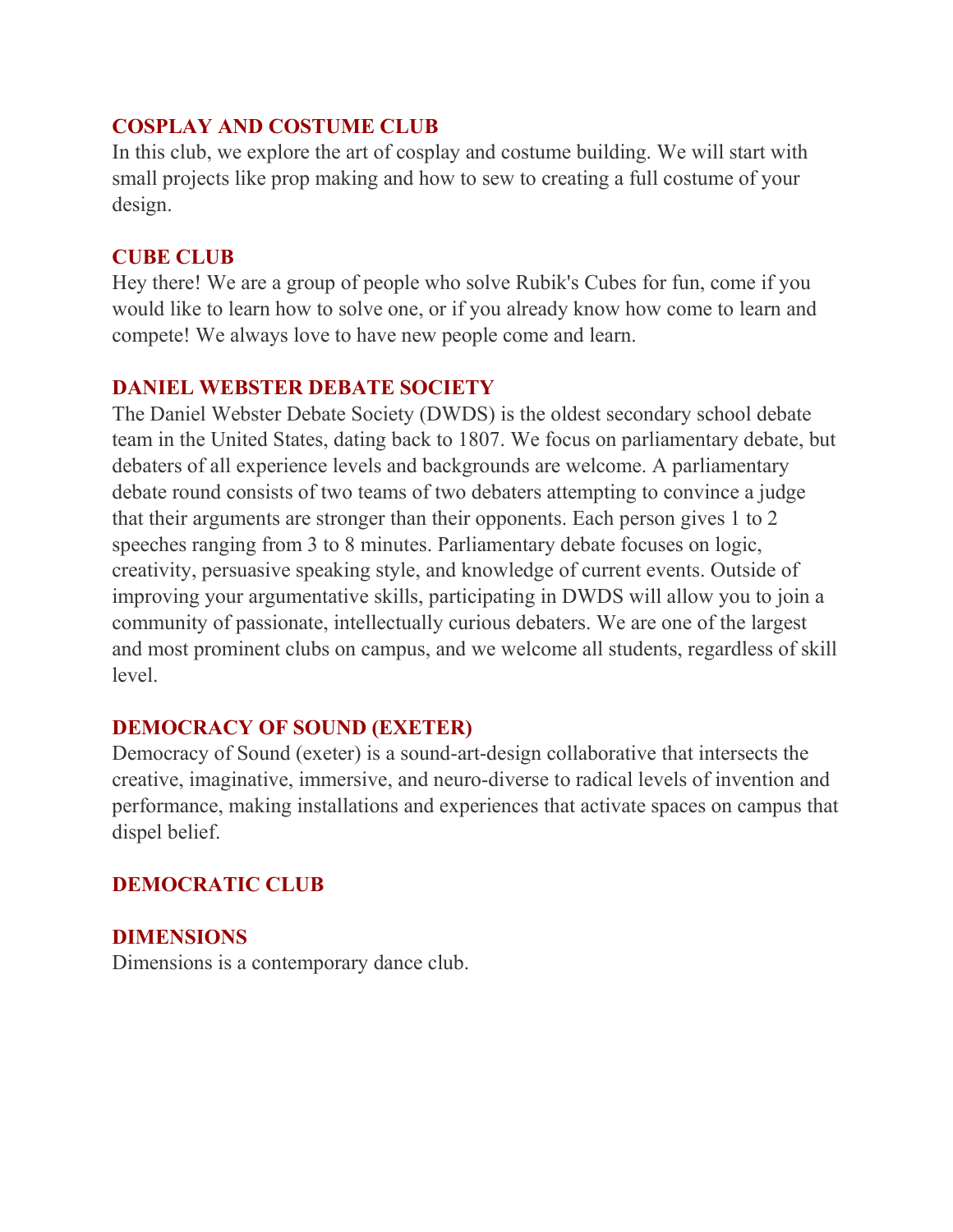# **DISCUSSION AND STUDY OF CULTURE AND MEDIA**

We plan to read articles and analyses of art in all mediums and become familiar with the works of a variety of artists. Attempt to learn different styles of criticism and analysis to deepen artistic experience and use it in conversation. All art and media are on the table for discussion, regardless of style, medium, or influence. Example of topics of discussion: artistic movements, pop vs high art, classical art,

styles of interpretation and much more.

This club is unique as it allows students to gain more knowledge about art and skill in interpretation through discussion. It will aim to help students become more familiar with the interpretive side of art and culture, rather than pursuing their own creative expression.

# **DJ CLUB**

The DJ Club is a place where any DJ of any level of expertise can come in and share their sets, techniques that they have learned, and just have fun listening to music and mixing away. If possible, we could also DJ for school dances and other events.

# **DRAMAT**

Welcome to DRAMAT! We are the student-run theatre club on campus, with the goal to make theatre accessible to every student! Join DRAMAT to act, direct, or support your friends from the audience. Joining the email list will keep you updated with important information such as audition slots, director applications, and show times!

# **ECHAPPE**

# **ECONOMICS CLUB**

## **ELECTRONIC MUSIC CLUB**

The club would meet once a week, providing club members a space to listen and learn about electronic music, compose and share their own tracks, as well as provide tips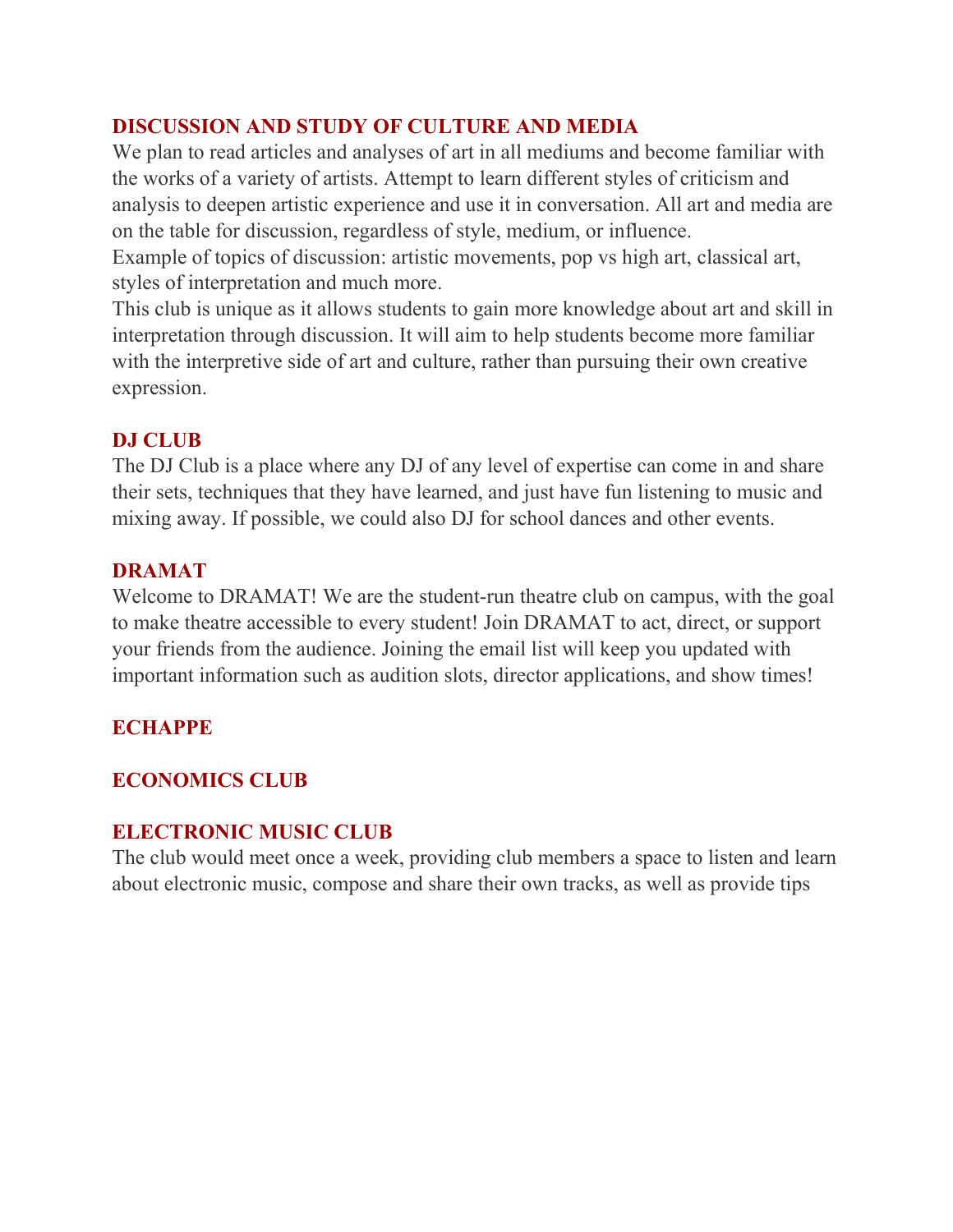#### **ENTREPRENEURSHIP CLUB**

Launch your own startup! Become an entrepreneur! We will help you create your own business, with the chance to pitch at competitive startup contests like the Diamond Challenge and the Conrad Spirit of Innovation. With training and resources about marketing, finance, pricing, and more, we will teach you to be an entrepreneur! (No experience is required.)

#### **ENVIRONMENTAL ACTION COMMITTEE**

The environmental action committee is a club that works on projects to make our campus and wider community more aware of climate solutions and tries to keep Exeter sustainably minded. In the past we have brought terracycling to campus and worked with the PEA bookstore to promote sustainable products. Although we will be meeting virtually this term, we are still hoping to continue our work to the best of our ability. This fall we are planning to promote reusable sporks on campus to limit plastic waste from to-go meals and increase our online presence by making a website to help educate our classmates about climate issues.

#### **ENVIRONMENTAL PROCTORS (E-PROCTORS)**

E-Proctors are advocates for sustainable living on campus. Other than inspiring their dormmates to recycle and conserve resources, E-Proctors implement and are responsible for environmental projects in the dorms, like composting. The ideal E-Proctors is proactive and committed to making Exeter a more sustainable community.

#### **ETHICS FORUM**

Ethics Forum is a club dedicated to exploring all sorts of modern ethical issues in Harkness-style conversations. We meet at 5PM on Sundays, and will use that time to dive right into case studies about ethical consumerism, research, government, and just about every other area you can think of.

#### **EXETER/ANDOVER BOOK CLUB**

#### **EXETER ASSOCIATION OF ROCK (EAR)**

EAR is Exeter's coolest rock/pop performance club! Form your own band and rehearse for our concerts (in the past these have been coffeehouses in grill, Assemblies, after E/a pep rally, etc!) There are no weekly meetings (everything from making bands to rehearsing is student-directed!) so it is really important that you sign up for our email list to stay updated on performance opportunities.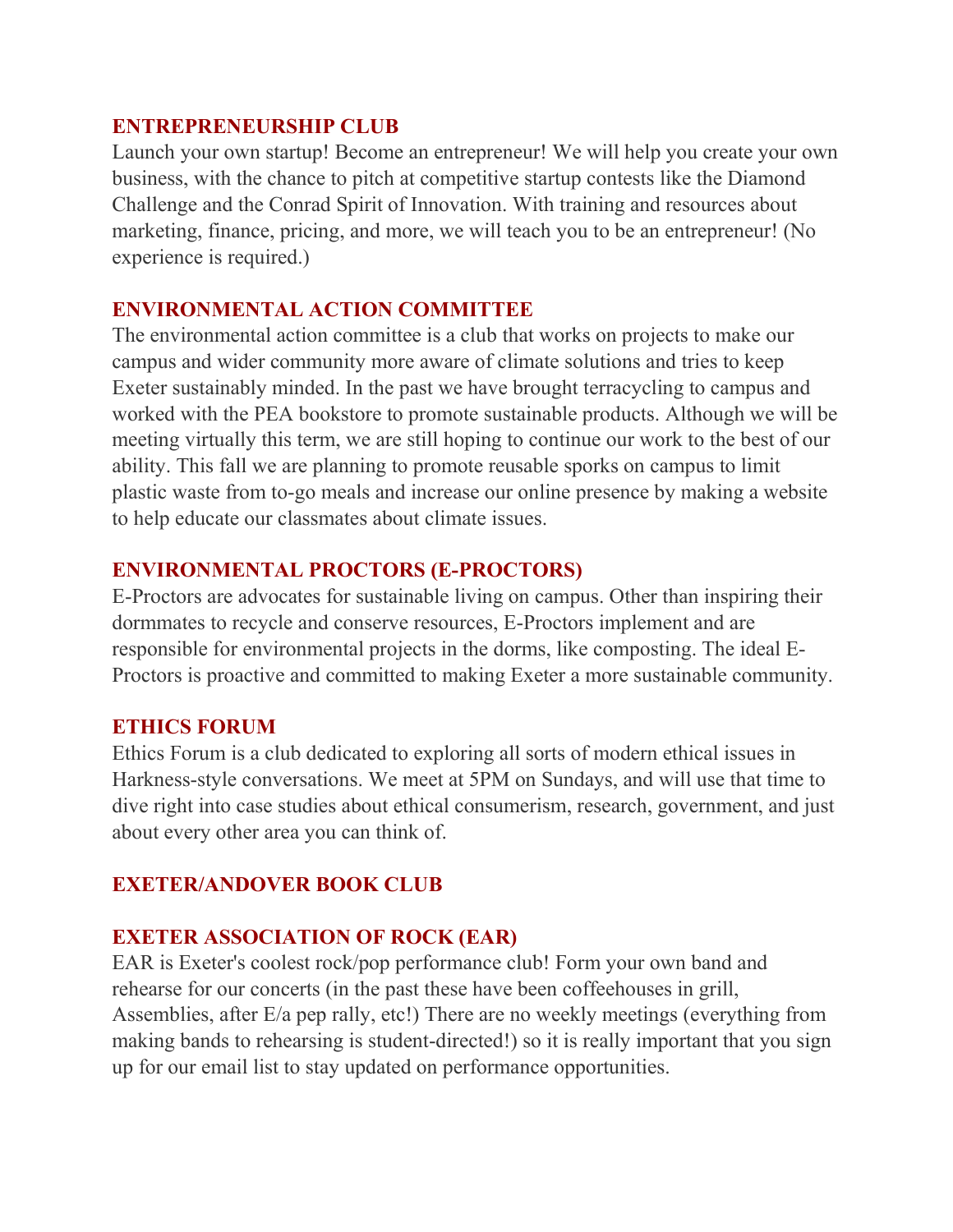#### **EXETER AUTOMOTIVE ENGINEERING CLUB**

Join us to build and race go-karts and other automotive and electromotive vehicles!

#### **EXETER BUSINESS CLUB**

Exeter Business Club is a career-technical student organization dedicated to providing our members the opportunity to learn, explore, and experience business and leadership through our various competitions, projects, and networking opportunities. Not only do we hold weekly meetings where we discuss business principles, invite speakers, and prepare for the FBLA and DECA State and National competitions, we also organize interscholastic business conferences, attend collegiate conferences, and visit numerous startups and companies in the Boston area!

#### **EXETER CLIMATE LOBBY**

Exeter Climate Lobby is a group of Exonians who advocate for strong, equitable climate policy. We attend climate strikes, write to our elected officials, and meet with legislators. If you're concerned about climate change and want to take real ACTION, this is the club for you!

#### **EXETER COMPUTING CLUB**

Exeter Computing Club, or ECC, is the hub of all things computer science and technology at Exeter. We are organized into three main groups: Project, Competition, and Machine Learning group. Members of Project Group learn new coding skills and apply their knowledge to work on cool real-world projects. Members of Competition Group learn all about algorithms and gain the skills they need to take on the USA Computing Olympiad. Members of Machine Learning group will learn about ML techniques and build AI systems in the real world. No experience required for any of these groups!   

## **EXETER CULINARY ASSOCIATION**

If you're looking for a break from d-hall or a place to polish up your culinary skills, come to Exeter Culinary Association! (aka cooking club) We make delicious vegetarian meals every week. Good food & bad music.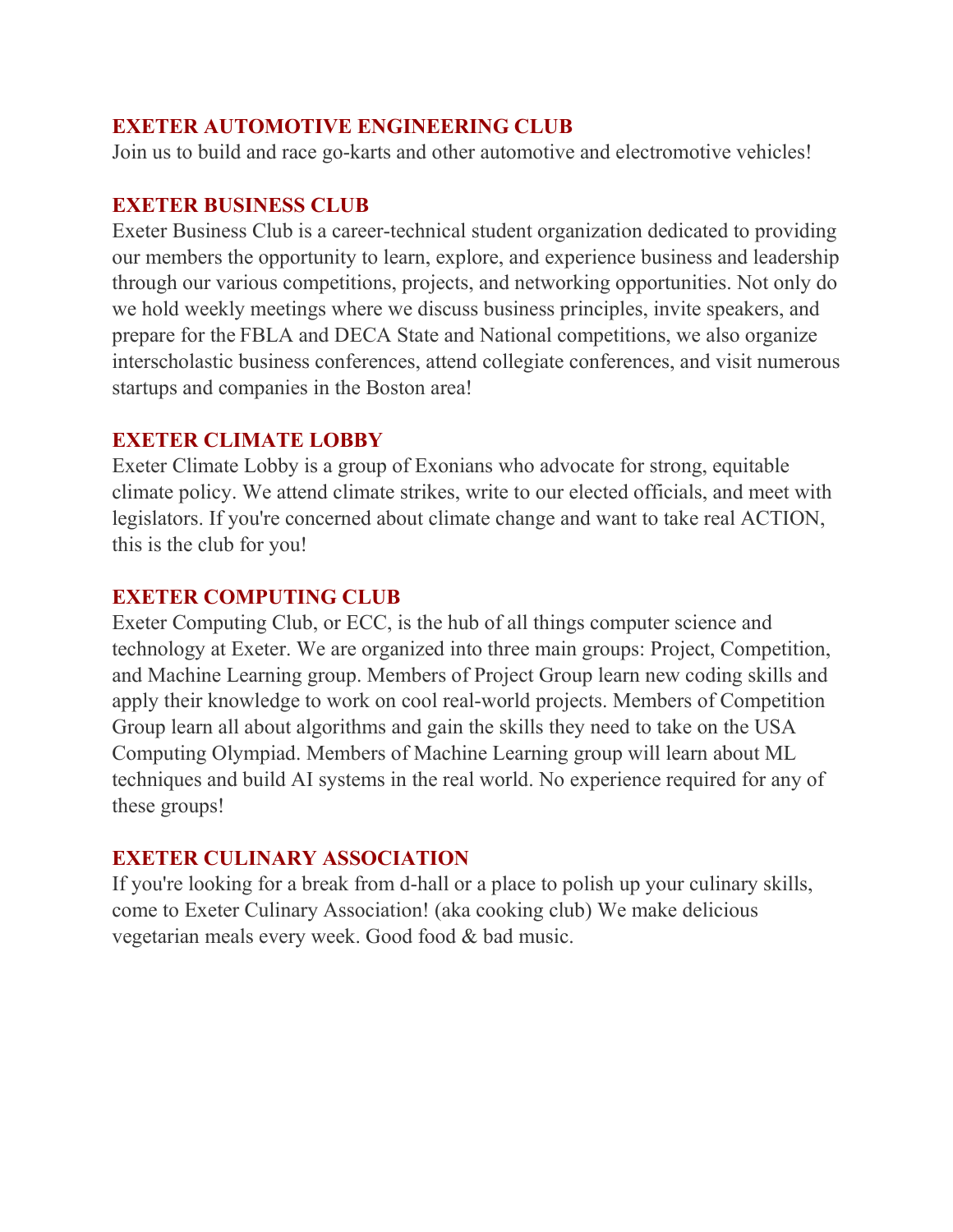#### **EXETER CYBERSECURITY CLUB**

Exeter Cybersecurity Club teaches about computer science and ethical hacking, including web exploitation, cryptography, reverse engineering, and forensics.     We organize the annual peaCTF, a cybersecurity capture-the-flag competition where thousands of students gather online. We aim to provide a platform for teenagers to explore their passion and refine their skills in the growing field of cybersecurity. Check out our last year's event at [https://www.exeter.edu/news/exeter-students](https://www.exeter.edu/news/exeter-students-cybersecurity-event-smash-hit)[cybersecurity-event-smash-hit,](https://www.exeter.edu/news/exeter-students-cybersecurity-event-smash-hit) and join us now in spreading cybersecurity knowledge to students around the globe.

#### **EXETER DnD CLUB**

Exeter DnD club's mission is to give Exeter students the opportunity to experience the ultimate table-top tabletop role playing game: Dungeons and dragons. This year the Dnd club will be using the west marches format, wherein all members play in one big world. join the Adventuring guild of Havthul and explore the fully home-written fantasy world of Alohr. enjoy the thrill of creative story-telling with friends, new and old. Join the club for more information. no experience required. 

## **EXETER ECONOMICS CLUB**

Exeter Economics Club is split into a discussion group and a competitive group (ECOMP). The discussion group meets once per week for an hour to look at current events through the lens of economics, emphasizing concepts and real-world impacts. Some topics this term will include the Federal Reserve's response to COVID-19 and the resulting inflation, Evergrande, American trade policy, the Exeter endowment, development economics, and big tech companies. The ECOMP group prepares for end-of-year competitions by learning mathematical models and more advanced economic concepts. We will cover the laws of supply and demand, production, different forms of competition, economic indicators, the business cycle, and economic stabilization. This group will loosely follow the AP Macro/Microeconomics curriculums so you can take those exams as well. We will be discussing material that is assigned in previous classes.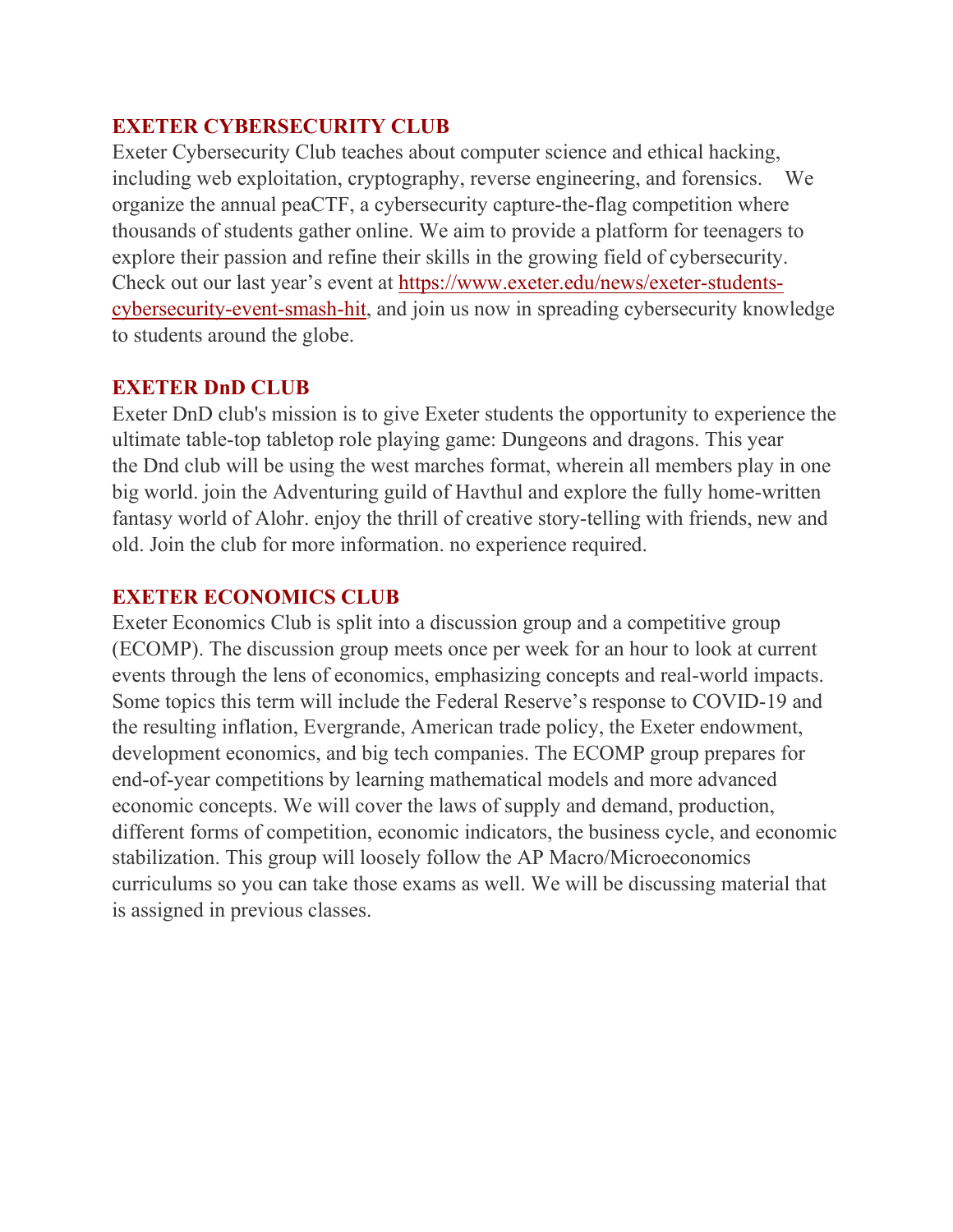## **EXETER ENGINEERING CLUB**

Engineering Club is a great environment for curious newcomers and seasoned engineers alike! Come use the state-of-the-art Design Lab to design, prototype, and fabricate hands-on, student led projects. We brainstorm, design, prototype and fabricate at least one project every year. Completing whatever thing we build is only one part of the process, however. Engineering Club is a learning oriented club, and we aim to pick projects that introduce us to new concepts as we work. Club members specializing in different types of engineering, design, etc. teach and learn from their peers in an informal, hands-on environment. Engineering club is great for Exonians who are looking to use the Design Lab but hesitant to commit to some of the more time consuming and competitive clubs that share the space. No previous experience is required. There are plenty of ways to get involved if our meeting time doesn't work for you.

#### **EXETER FILM CLUB**

We screen great movies on a big screen in the forum every Saturday at 7:30 pm with free snacks. We bring arthouse, independent, classic cult films, and more to you. Join us for a fun night, bring a friend or come alone to enjoy the power of cinema.

#### **EXETER FORENSICS**

Exeter Forensics is a nationally ranked debate team focused on NSDA Public Forum and Lincoln Douglas. This type of debate focuses on the quality of research and evidence presented in round to evaluate arguments on a topic announced at least a month ahead of the tournament. While we only officially started last year, our team has qualified to all three national debate tournaments and ranked top 50 in the country. However, no experience is necessary to join, and you can join at any time! We attend 5 to 6 local, state, and national tournaments each term suited for a variety of skill levels.

#### **EXETER IMPROV**

Welcome to Exeter Improv! The only Improv club on campus! We are a relaxed, student-run club where members play a variety of improv-based games and create scenes. There is no experience required to join this club and it is open to all! Join our email list to stay updated. We hope to see you soon!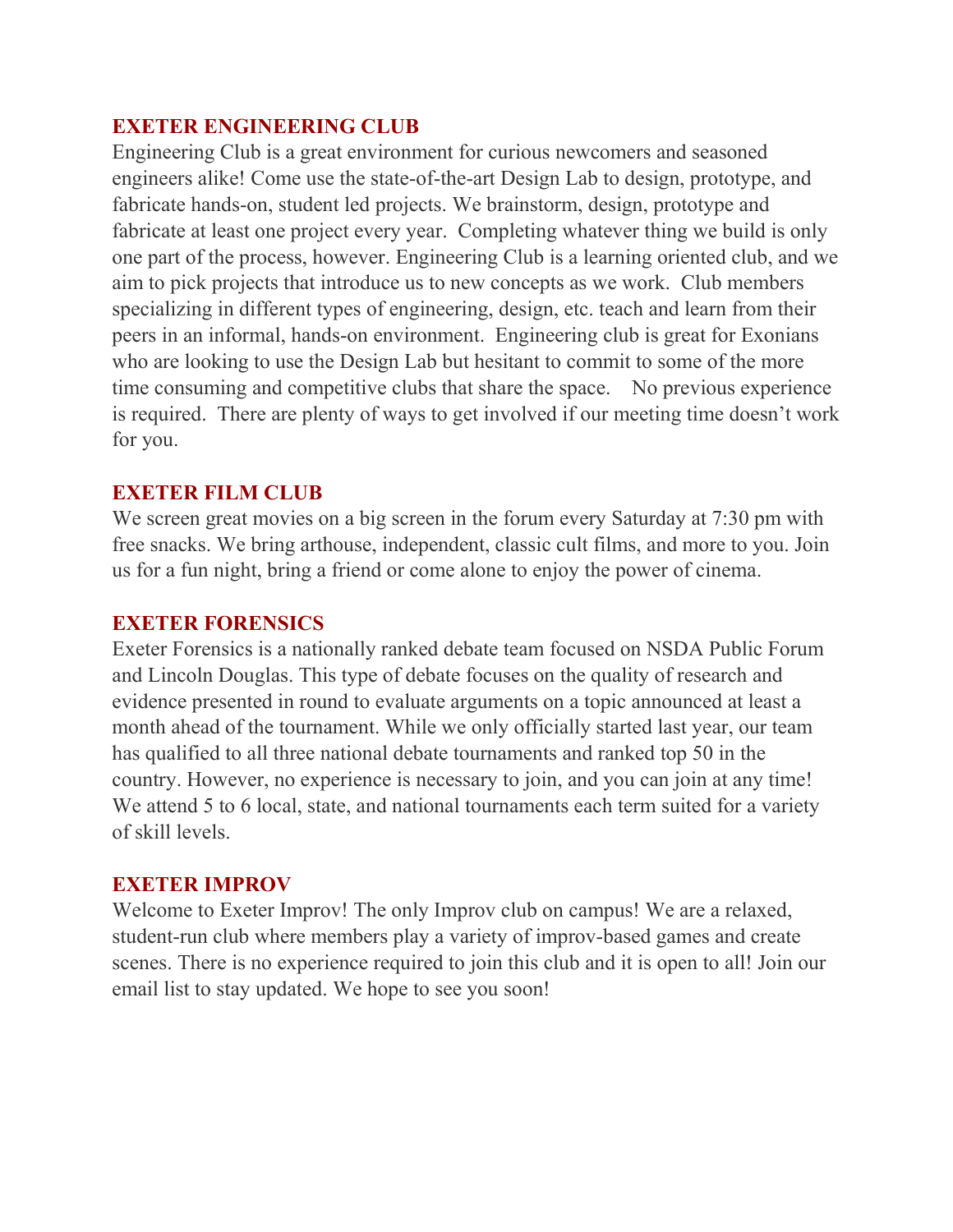## **EXETER INVESTMENT SOCIETY**

Learn to invest like a pro! Our goal is to make financial education more accessible. We teach fundamental investment concepts such as different types of assets and how to analyze companies, and build off of them throughout the year in a collaborative, large group setting. Throughout the year, we set up multiple (fake money) investment simulators for a fun way to compete amongst the club and participate in REAL TIME TRADING to improve skills! We also complete in the globally renowned Wharton Global High School Investment Challenge. Along with all of this, we will be providing members with multiple opportunities to hear from executives in the field of finance/investment. Welcome to the Exeter Investment Society!

## **EXETER JEWISH COMMUNITY**

Almost every Friday night, the Exeter Jewish Community gathers together to light Shabbat candles, bless the wine and challah, sing a few Jewish songs, and then enjoy Shabbat dinner together.  The EJC is a diverse, welcoming, "come as you are" kind of group.  And Shabbat Dinner is a relaxed, fun, and enjoyable way to end a hectic week at PEA.  Everyone is welcome – you can bring a friend or two with you if you like – or come to meet new friends.

# **EXETER LITERATURE SOCIETY**

## **EXETER MINECRAFT ASSOCIATION**

Exeter Minecraft Association would be a club centered around Minecraft and how we can have fun with it! For example, one project would be creating Exeter in Minecraft on a 1:1 scale (mostly), but other fun activities could include other builds, multiplayer action, and anything else brought to the table!

## **EXETER MYCOLOGY CLUB**

In Mycology Club, we celebrate and educate on ALL THINGS FUNGI! We combine biology, sustainability, folklore, and walks in nature for an experience that is sure to bring members closer to mushrooms, the earth, and each other.

## **EXETER NEUROSCIENCE**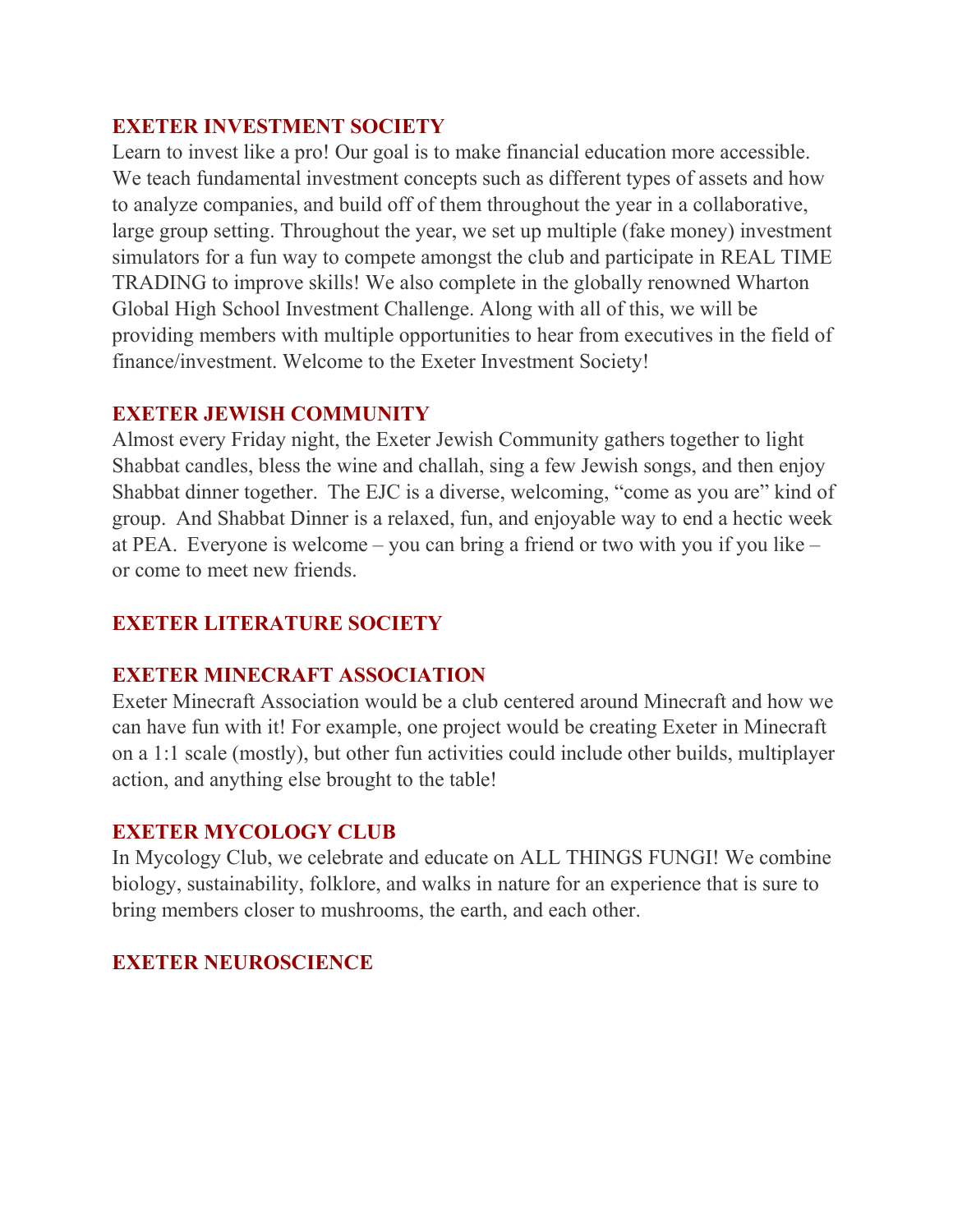## **EXETER OFF PLANET SOCIETY**

EOPS is dedicated to educating and inspiring our generation about the future of outer space and how they can be involved in it. We are currently working on building a food computer, investigating conditions needed to grow plants on other planets, and planning to launch our cube satellite to collect raw data from space. We also casually launch rockets. Among other projects, we've created several videos and written a handbook as in-depth resources for students interested in space. We also host discussion meetings with scientists.

# **EXETER ORIGAMI CLUB**

Hi! We are people who enjoy folding origami! In the past, we did projects like figures, tesselations, modular origami, and even more! We even had a field trip and went to MIT's origami convention. This year, we want to continue our origami adventure as well as going into more topics like designing origami and CP (crease patterns)!

## **EXETER PARTY GAME ALLIANCE**

We play all kinds of games, from board games, card games, minute-to-win-it challenges, and more! Join us for a relaxed club setting, to de-stress, meet new people, and have fun!

# **EXETER PHOTOGRAPHY CLUB**

Welcome to Exeter Photography Club! We're really excited to run the club this year! No need to worry if you don't have any gear, you're welcome to use your phone camera, model, or simply tag along.

# **EXETER PINOY SOCIETY**

The Pinoy Society is a club for Filipino and non-Filipino students interested in creating a close community while indulging in Filipino culture, food, movies, and more. The club also takes part in events hosted by the Office of Multicultural Affairs and the Asian Advisory Board.

# **EXETER RESCUE TEAM (LiNK)**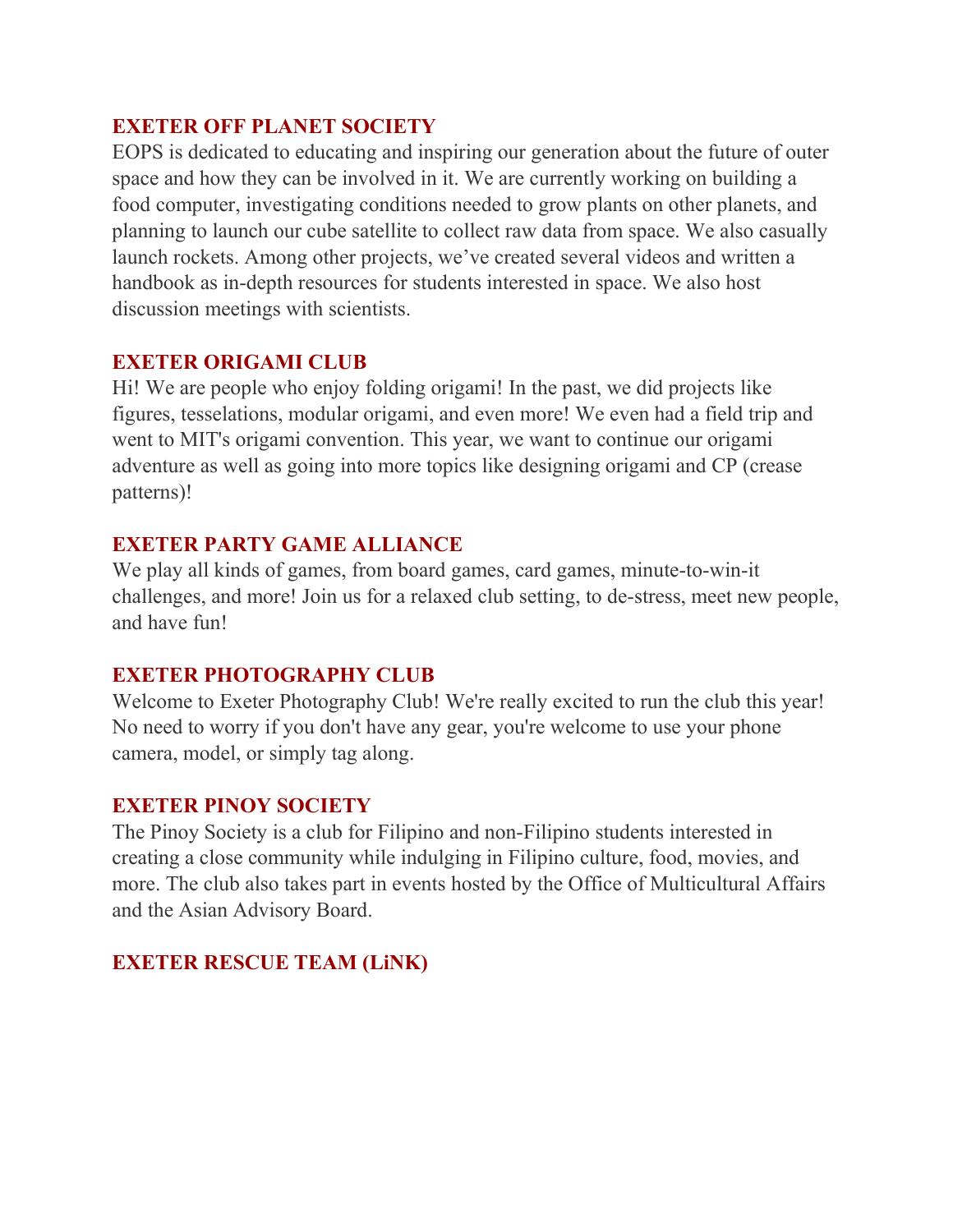#### **EXETER SEWING SOCIETY**

Join the Exeter Sewing Society (The NEW sewing a crafts club!). All skill levels are welcome- from beginner to advanced sewers! Learn how to sew, work on a new project or share your newest creations! The Exeter Sewing Society is not only a community but also a workshop to learn and teach sewing skills.

## **EXETER SOCIALIST UNION**

The mission of the Exeter Socialist Union is to educate our community about political theory, the history of socialism, and the current struggles of the working class. Our curriculum includes guest speakers, mutual aid opportunities, and interactive workshops. ESU is open to Exonians of all backgrounds and political ideologies. We believe in unity between oppressed groups and plan to collaborate with other Exeter clubs to discuss the intersections of gender, class, race, and the environment.

## **EXETERAS**

## **EXETER WORKOUT CLUB**

Hello Exeter! We are the Exeter Workout Club, or EWC for short. This term/year, we will be helping you reach your fitness goals, whether it be from the comfort of your home or on Exeter's campus. We will be providing you with a specialized program catered to your specific needs whether that be to lose weight, to stay fit without a gym, etc.

# **EXIE BLOG**

# **EXONIAN ENCOUNTER**

## **EXONIANS AGAINST DOMESTIC VIOLENCE**

## **EXONIANS AGAINST SEXUAL ASSAULT (EASA)**

EASA is a student-led group dedicated to educating students and spreading awareness about issues surrounding sexual assault. In advocating for healthy relationships and habits, we hope to make campus a safe space for everyone. In meetings, we discuss current events from the media, as well as the culture on campus. In addition to discussions, we work with the administration and faculty to better understand our role as peer educators, and together we work to continue conversation within the entire community.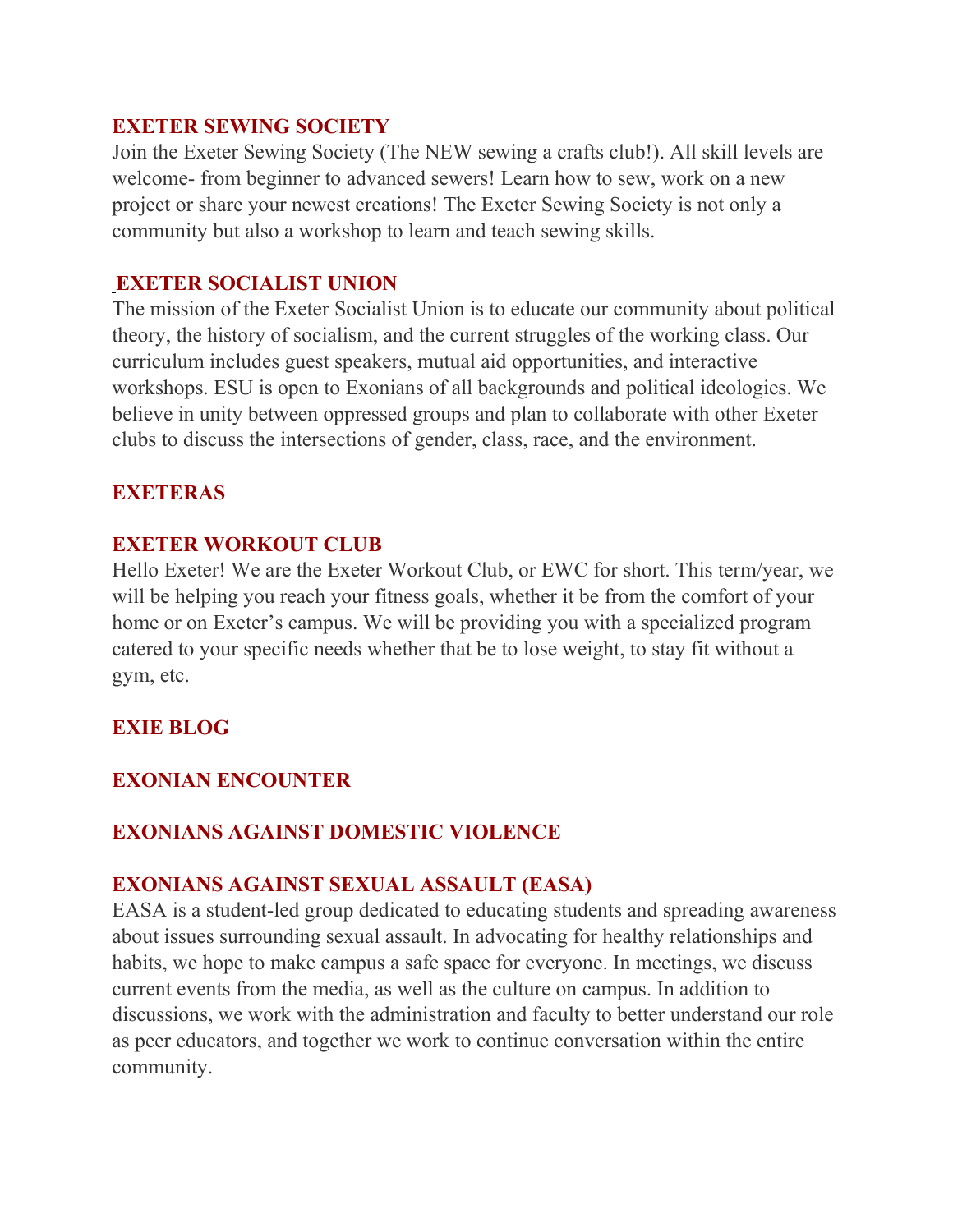# **EXONIANS WITH DISABILITIES AND DIFFERENT-ABILITIES (EDDA)**

Two hundred thirty-seven years. That is how long Exeter students went without having a disabled student group on campus. We were founded two years ago on the principle of making the previously invisible visible. Of making space for disabled and differently-abled students to find community and thrive that is run by disabled/differently-abled students and faculty. We don't need to be silent anymore.

# **FEMALES FOR FINANCE**

## **FEMINIST UNION**

Feminist Union discusses topics surrounding feminism and the intersectionality of feminism, providing a safe space for Exonians of all genders to share their thoughts and ideas. We also hold fundraisers throughout the year for organizations upholding women.

## **FERMATAS**

## **FIGHT CLUB**

Fight Club is a confidential peer-based grief support group for those who have lost someone special in their lives. We meet weekly to discuss grief, life, and loss, to just hang out, and to share a meal (once we're able to). There is no obligation to attend --Fight Club is here to be a community of friends and a support structure to lean on. information or to join our email list.

## **FUTBOL WATCHERS**

Are you a fan of the Beautiful Game? Do you have a favorite club (preferably Chelsea) and are looking for others who support your club? Are you looking to get into watching soccer? If so, join Fútbol Watchers!! Exeter's discussion club for all things soccer. We'll get together to watch matches, discuss players, and generally have a good time talking about the best sport in the world.

## **GAME DEV CLUB**

Whether you're a programming ace, an artist, or just someone who likes video games, Game Dev Club is the club for you! Come join us as we learn about game development and work on small game dev projects -- no experience necessary.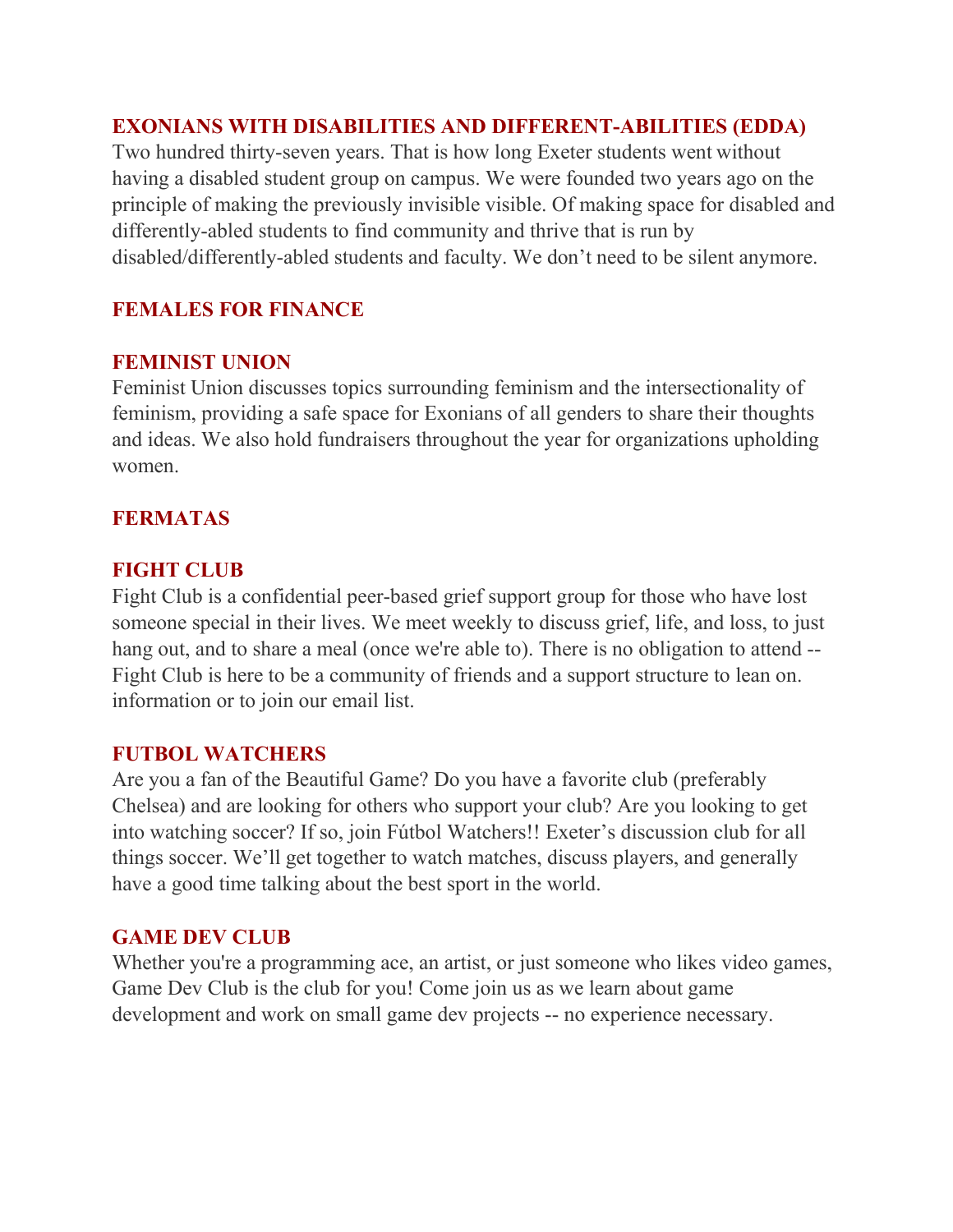# **GENDER AND SEXUALITY ALLIANCE (GSA)**

## **GEOGRAPHY CLUB**

The Exeter Geography Club aims to promote a deeper understanding of geography by preparing for interscholastic tournaments, exploring geographic topics, and playing quiz bowl. Check it out if you are interested in the world

#### **GEOMETRY CLUB**

Join geometry club to marvel at shapes – from triangles to trochoids! Johannes Kepler insists, "Where there is matter, there is geometry." Yet Exeter somehow lacked a geometry club until the winter of 2022. We will ponder on puzzles, exchange proofs, build our own beautiful patterns, and share the delight of geometric discovery with fellow Euclideans. *Prerequisite: a bit of curiosity*.

#### **GIRL-POWER (LIFTING)**

All people negatively affected by misogyny in the gym are welcome to our club. We are aiming to create a space in which people no longer feel intimidated or belittled by the gym atmosphere we are unfortunately accustomed to. This will be a safe space to learn about nutrition, proper form, workouts built by our coach and the club heads, or just to have a space to do your own thing!

#### **GIRLS IN SPORT**

A space for female athletes to come together, support one another, fight for gender equality in sports, and encourage female participation in sports.

## **GO CLUB**

We're a low-commitment club that celebrates one of the most ancient board games— Go. Come to our club for interesting Go puzzles, exciting games, or simply learn how to play! No prior knowledge needed.

## **GRAPHIC DESIGN CLUB**

**HINDU SOCIETY**

**HISTORY CLUB**

**HYDROPONICS CLUB**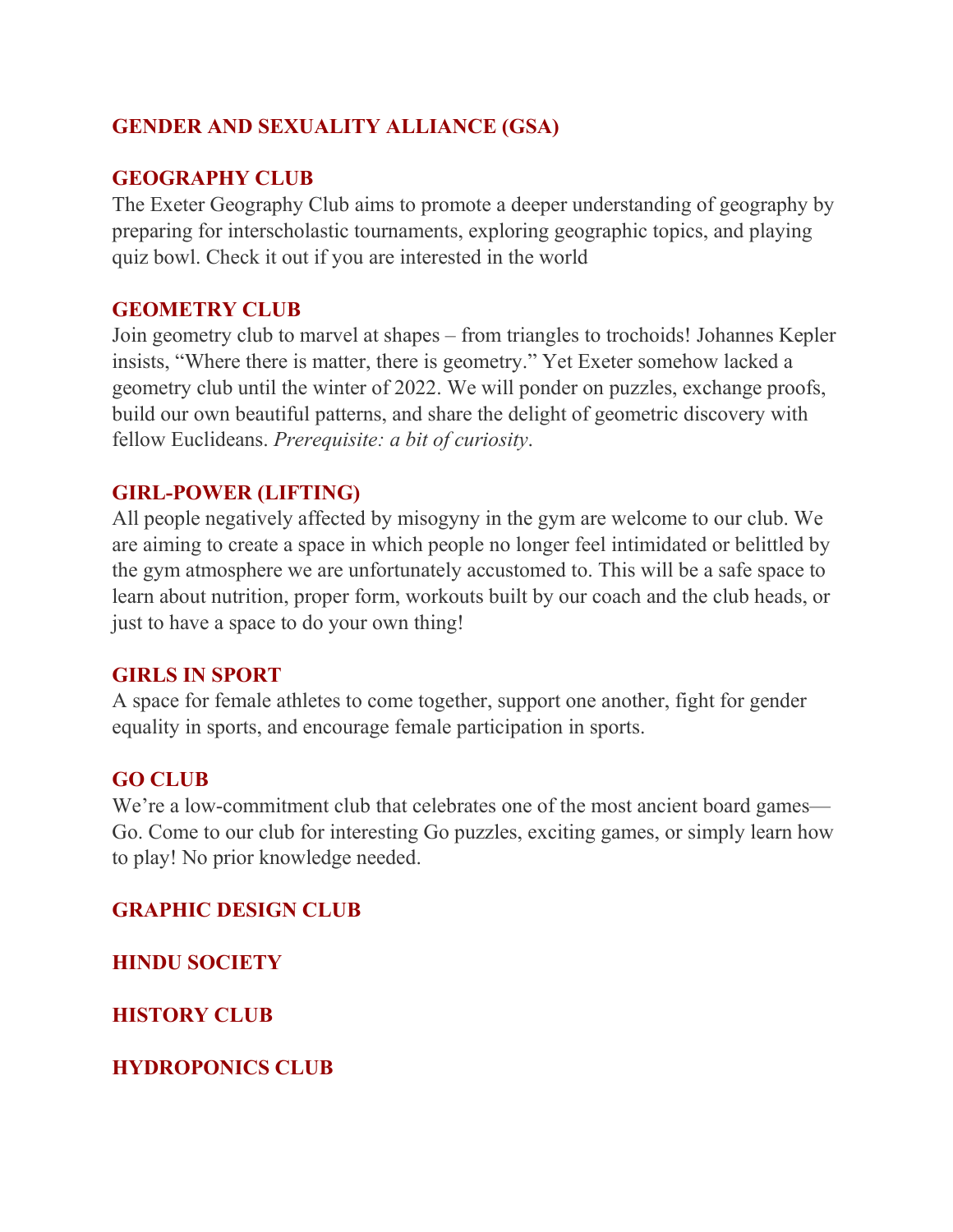#### **IMANI**

A co-ed hip-hop dance group where all of the dances are choreographed by our members. Auditions are held every term and there is no experience necessary. We perform at assemblies and pep rallies!

#### **IN ESSENCE**

One of Exeter's all-girls acapella groups! We typically sing fun pop songs, classic rock, or any good song the group wants to do. We'd love to have you audition!

## **INMOTION**

Exeter's co-ed no-audition dance group that focuses on choreography inspired by hiphop, funk, and lyrical among other styles. Previous performances include choreography from studios like The Kinjaz Dojo and Millenium Dance Studios, and artists such as Brian Puspos, Sorah Yang, Alexander Chung, and more. All levels of dance experience are welcome. Join us for a fun jam session!

## **INDIGENOUS RECONCILIATION CLUB**

Join us in fostering strong relationships and collaboration with indigenous leaders, raising awareness about indigenous injustice, celebrating native cultures, and working to decolonize our community. Let's learn together and improve our community.

## **INTERNATIONAL STUDENT ALLIANCE**

The International Student Alliance is an affinity group for international students at the Academy. We aim to bring together the different cultures and backgrounds of students to celebrate our diversity. During club meetings, we will discuss how to process and take part in conversations regarding current events going on in America as international students, while being culturally aware and inclusive.

## **JAPANESE AMERICAN SOCIETY (JAS)**

A cultural club for students of Japanese heritage or students interested in Japanese culture. Join us weekly for dinner, snacks, and good company. Join us for termly events for (significantly) better dinner, better snacks, and same company. 

#### **KE KONTAN**

Ké Kontan is an a cappella group exploring various genres, particularly jazz!  

# **KIRTLAND SOCIETY**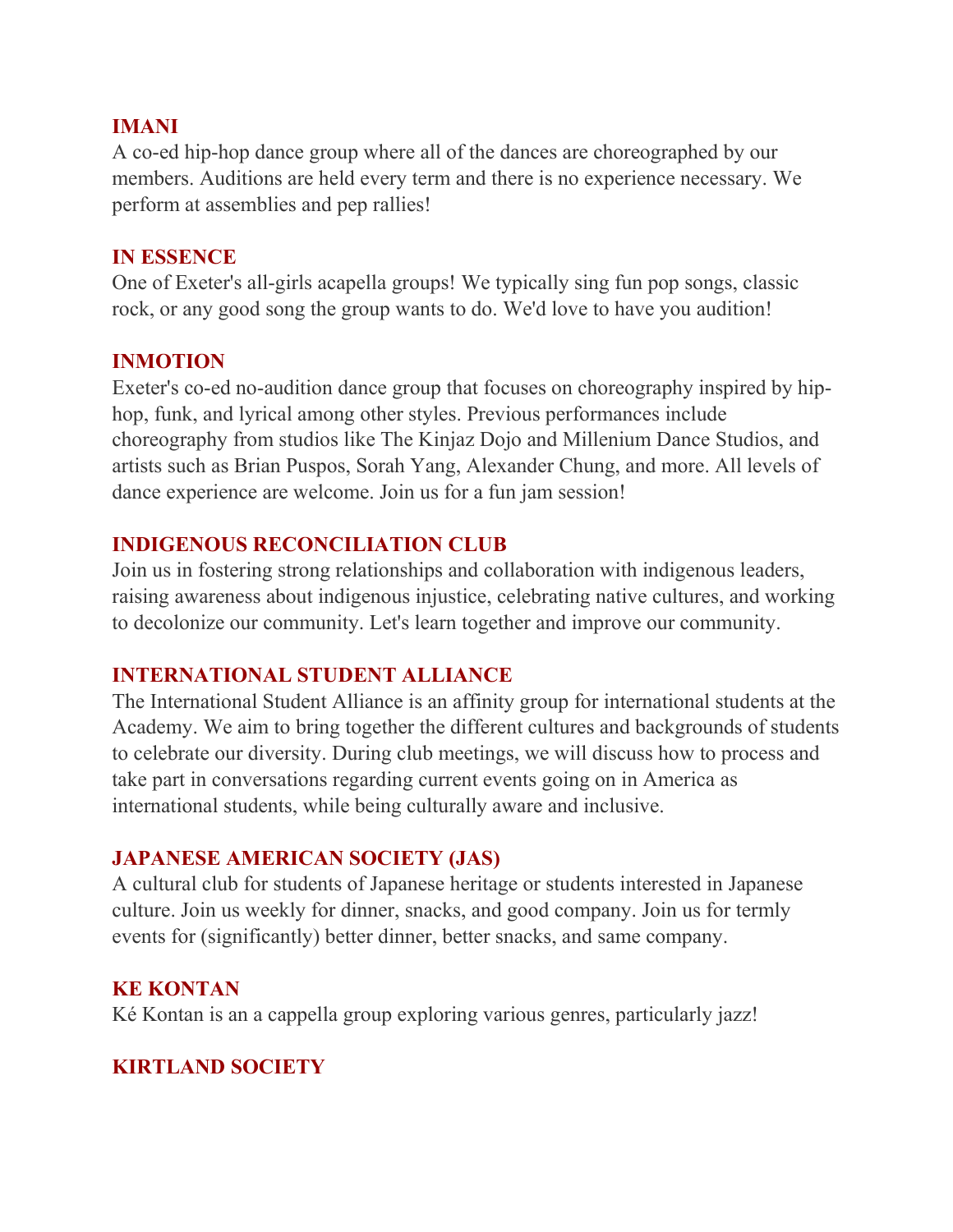## **KOREAN SOCIETY**

Korean Society is a great place to meet Korean Exonians and Exonians interested in Korean culture; we are open to all! We meet once a week over dinner (super low commitment). Once a term, we go to Sura, a Korean-BBQ restaurant in Boston, and eat A LOT of food.

# **LA ALIANZA LATINA**

# **LEGAL SOCIETY**

Legal Society is a discussion group about the law. In this club, you'll look at a range of concepts, cases, schools of legal thought, as well as some scholarship. We will also hear from some guest speakers.

## **LIBER**

Liber is a student-run publication which aims to breathe life into Greco-Roman literature, culture, history, languages, and art. The Latin words liber and līber, homographs, mean "book" (noun) and "free" (adjective), respectively. As its name denotes, Liber is a book consisting of the free expressions of our ideas, opinions, and feelings in English, Latin, or Ancient Greek. Articles cover a wide range of topics: Archaeology, History, Literature, Beyond Classics, and Exonians. Through Liber, we hope to explore classical antiquity and acknowledge its indelible imprint on our world today.

# **LINGUISTICS CLUB**

Welcome to Linguistics Society, where we delve deep into the mysteries of human communication, studying sound formation, cryptology, ancient language reconstruction, and much much more. Are programming languages real languages? Can animals understand languages? In what ways and how quickly do languages change? How do you even begin to read a language if neither the writing system nor the language itself is familiar to you? All these questions and more will be answered. Join if you're passionate about modern languages, or want to learn how to decipher like Indiana Jones, or want to flex your logic and computational reasoning skills. Each year, we participate in NACLO, a computational linguistics competition that requires no previous knowledge. We also work on our own constructed language or conlang which, after learning the basic building blocks of a language, we create together during our club meetings.

## **LIONETTES**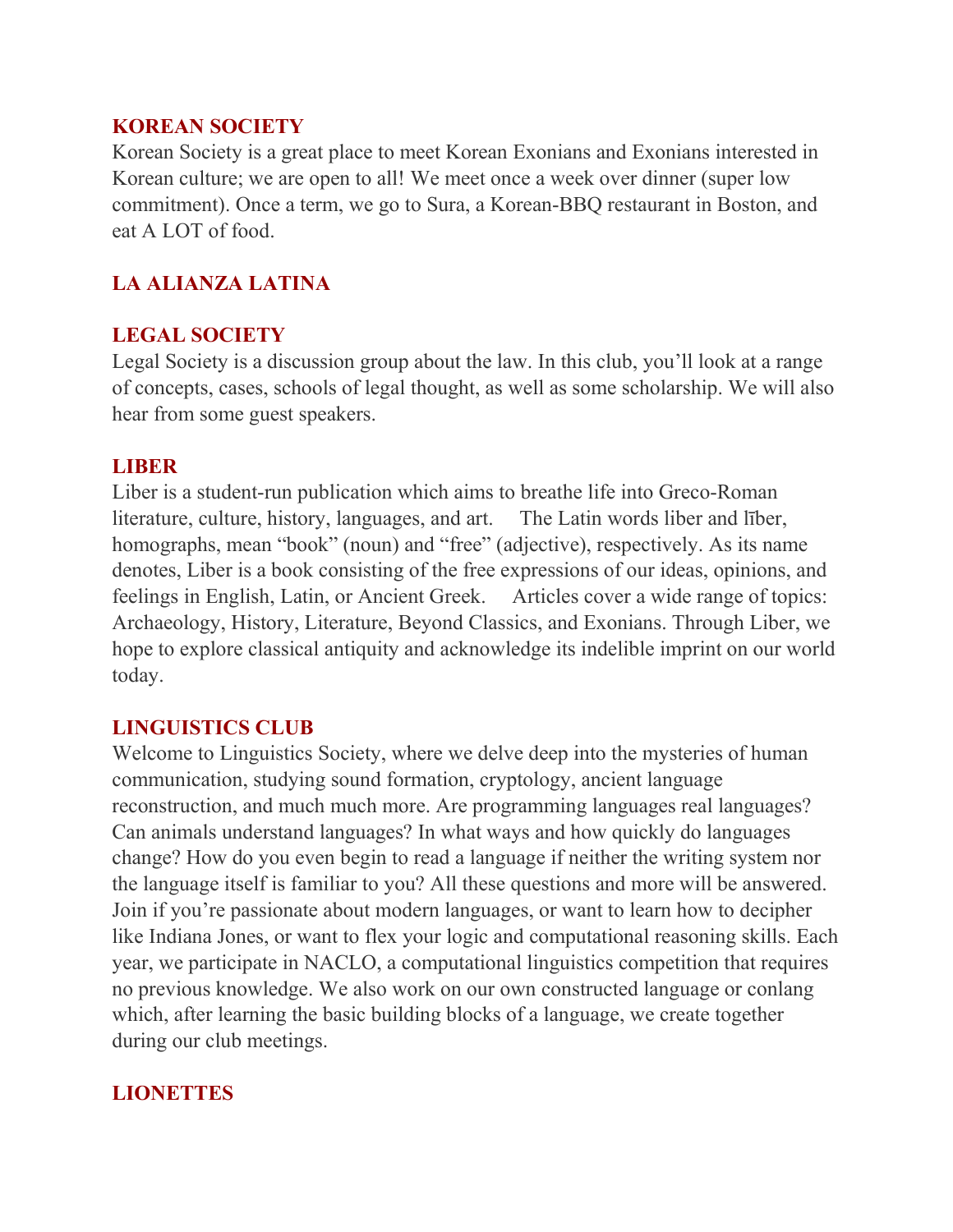# **MAGIC THE GATHERING CLUB**

We play weekly Magic: the Gathering tournaments in all formats: limited, modern, standard, etc. Competitive, casual, and new players are all welcome!

#### **MAKERS OF EXETER**

Makers of Exeter is a place for the creators, thinkers, and makers of Exeter to come together to collaborate to create a maker community. In this maker community, we work to uplift each other through supporting small design lab projects and allowing students to have a student support network within the design lab. Essentially if you are into making things and want a community of others who also enjoy making this is the club for you!

## **MATH CLUB**

Come to Math Club to experience the beauty of mathematics. We'll have discussions about a variety of topics and prepare for competitions like AMC 10/12, AIME, and USA(J)MO.

## **MATTER MAGAZINE**

Come join MATTER Magazine, Exeter's sole STEM student publication! We have been dedicated to making science more relevant and accessible to the Exeter community since 2009. Join if you are interested in STEM, writing, layout design or art! You'll learn to do research, write articles, design issues, and create graphics! No experience required. 

# **MEAT EATERS CLUB**

# **MEDICAL ANTHROPOLOGY CLUB**

In recent years on campus, there has been growing interest in the STEM fields, and within that science category, many students have taken an interest in medical science. The goal for this club is to educate students on medical topics, and help break down a stigma and get awareness for the people in health care that so often go overlooked. This is a lowkey club based mostly on dinner discussions and an occasional guest speaker.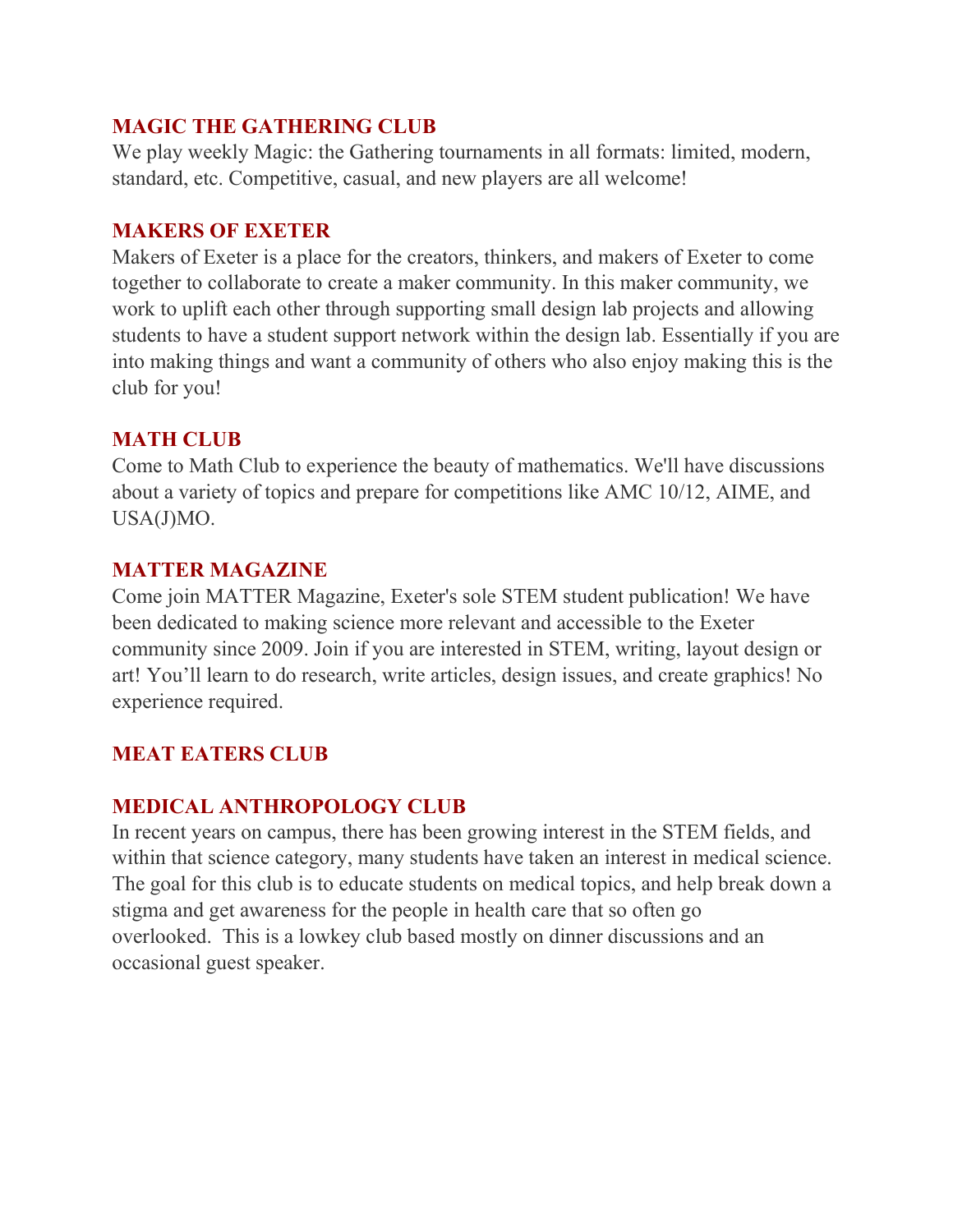#### **MEN'S MENTAL HEALTH CLUB**

Men's Mental Health Club is a space geared towards breaking down the stigma around Men and Mental Health. The goal of the club is to open up a safe space where people who identify with the male gender can openly discuss related topics. Additionally, it is open to anybody who feels that they are affected by stigma around men and mental health. Club meetings will focus on opening a safe space to talk and educating the group on topics specifically related to men's mental health, as well as, general information about mental health. Though this club may surround serious and sensitive topics, it is our goal to make this a low-stress, relaxing place to wind down and just talk with others.

#### **METAVERSE CLUB**

Metaverse Club is a brand-new club on campus that explores the wide virtual world known as the metaverse. Our transition to an era where the seamless connection of the natural world and the virtual world is in progress. The metaverse has provided us many benefits and conveniences otherwise not attainable without the help of such a platform. It has already influenced marketing, healthcare, sports, and Wall Street. If you are a designer, computer programmer, virtual currency owner, writer, artist, philosopher, business-minded individual, or just plain enthusiast, the Metaverse Club wants you. We will investigate, discuss, and grow our metaverse presence and prepare ourselves for the metaverse that we will live within our future.

## **MIDDLE EASTERN SOCIETY**

Middle Eastern Society is a cultural club for Middle Eastern-identifying students or simply those who are curious about Middle Eastern culture. During our weekly club meetings, we will come together to share food, participate in board games like Backgammon or Okey, and promote conversation on a variety of topics relating to the Middle East. We hope to see you there!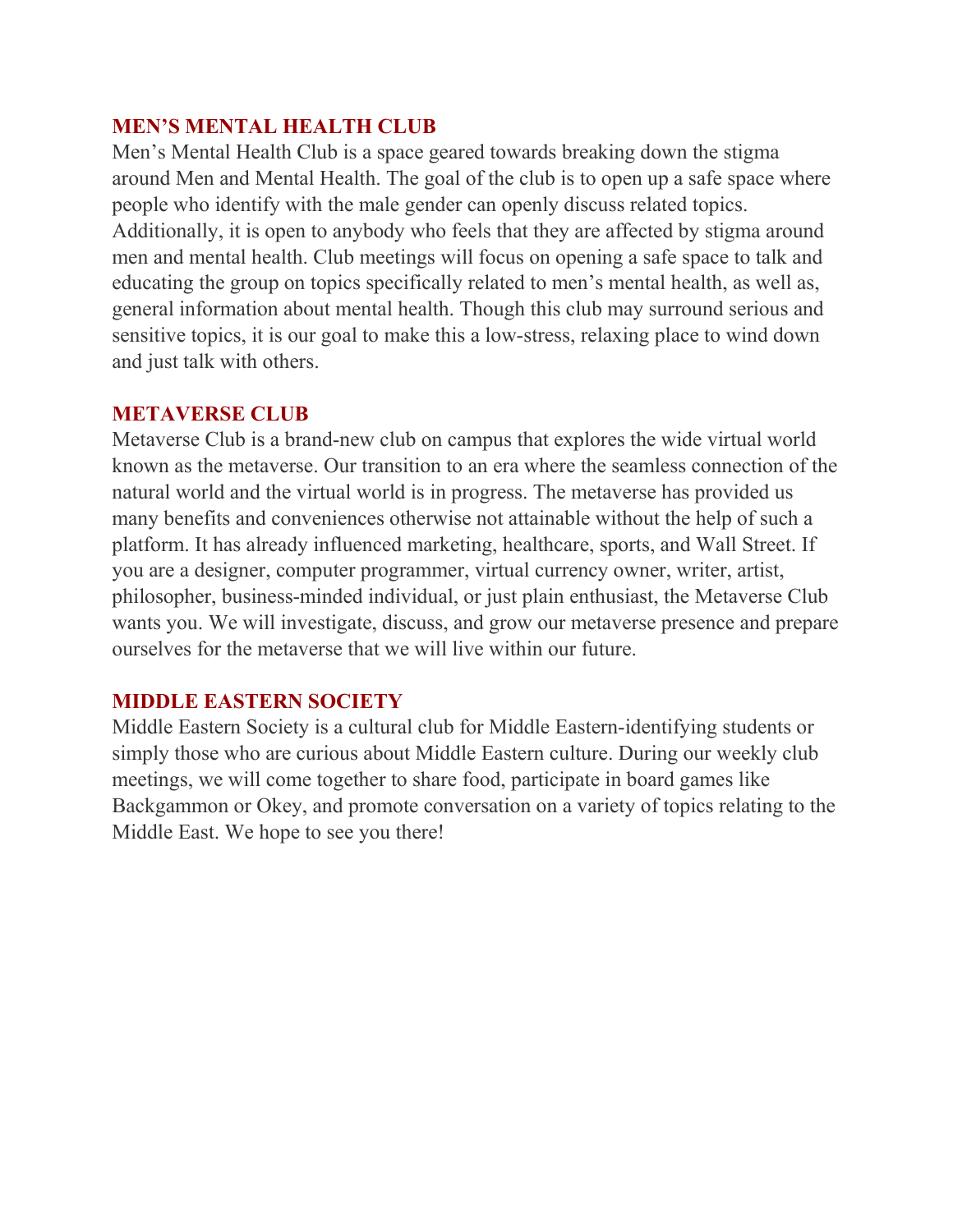#### **MOCK TRIAL CLUB**

The Phillips Exeter Academy's Mock Trial Team was founded in 2011.  Since then the team has claimed seventeen individual titles, five all-around state titles, and a top-ten spot at the National High School Mock Trial Championship. Every season, the club is composed of roughly 30 members, split into three different teams. In the teams, students work together, playing both lawyer and witness roles. Lawyers work on presenting opening statements and cross examinations during trials whereas witnesses work on developing their character in direct examinations. Throughout the year, all club members collaborate to analyze several different cases for the three tournaments we are typically involved in: the Yale Bulldog tournament, BG, and states. Members become familiar with courtroom presentation, public speaking, and develop strong bonds with others.    

#### **MODEL UNITED NATIONS**

Model United Nations is a simulation of the real-life United Nations designed to teach its members about speaking skills, global policymaking, and effective persuasion. Its members host PEAMUN, an annual conference hosted on-campus, and also attend Model UN conferences like HMUN (at Harvard), BOSMUN (at Boston University), and DARTMUN (at Dartmouth).

#### **MULTIRACIAL EXONIAN SOCIETY (MRES)**

This club is a space to explore the accomplishments and struggles of multiracial people in the past and present, as well as explore our own identities and experiences as multiracial Exonians. We are not an affinity group, so everyone, of all different racial identities, is welcome to come!

## **MUSLIM STUDENT ASSOCIATION**

Hello and welcome to the Muslim Student Association! We are a community for Muslims on campus to connect, worship, and relax in a safe space! Come join us for Jummah prayer - lunch will be provided! We also hold various community events throughout the year as well as Ramadan and Eid activities. We're very excited to have you join us this year!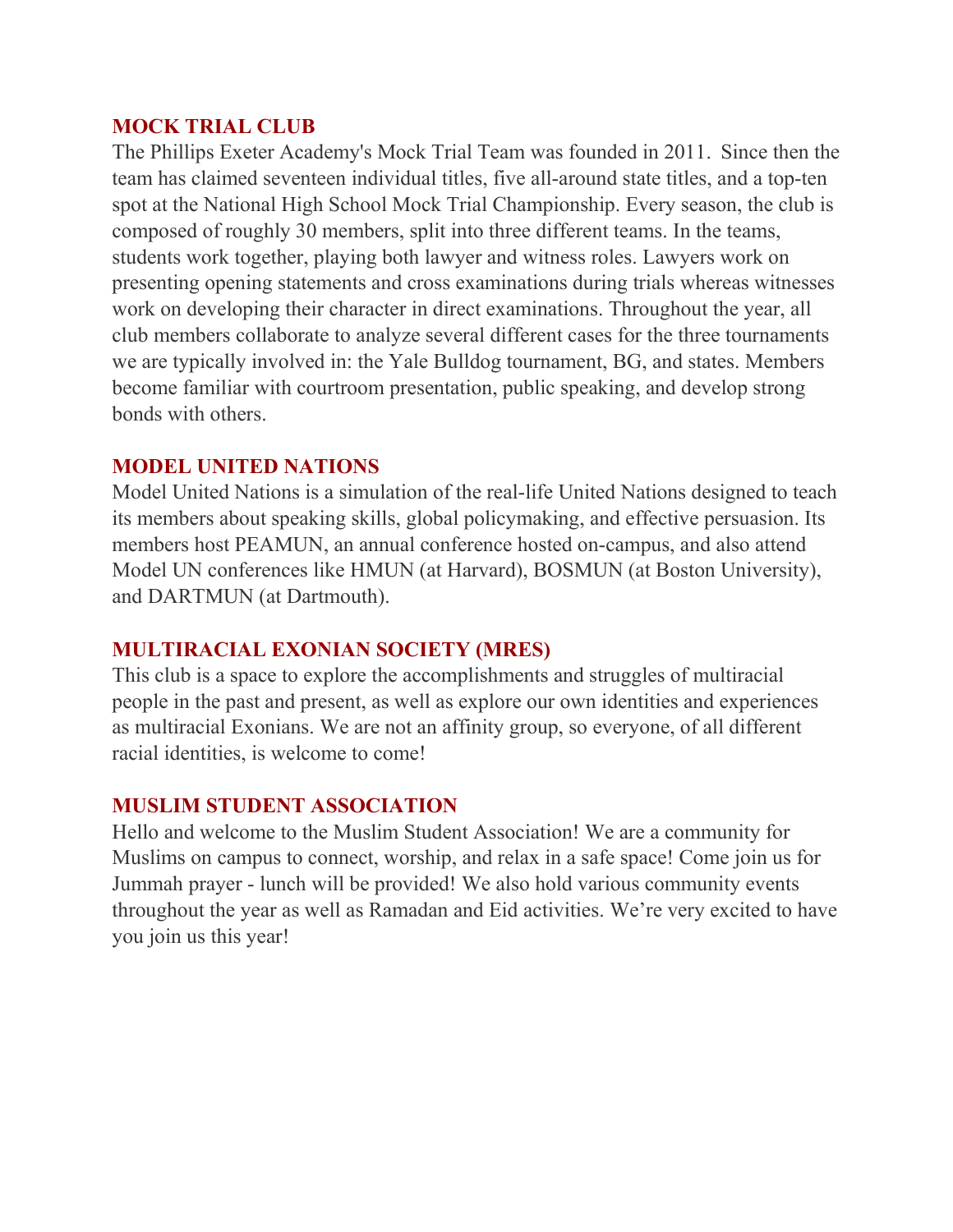# **OCEAN AWARENESS AND ACTION CLUB**

Did you know that a plastic bag was found at the bottom of the Mariana Trench? Or that diatoms–transparent microalgae–are responsible for up to 50% of the oxygen we breathe?

Ocean Awareness and Action Club (O2AC) is Exeter's newest and foremost club on ocean-related education and advocacy. With games, presentations, projects, article readings, film showings, and more, we will work to spread ocean awareness among ourselves and the wider school community. From the dangers of ocean acidification and "trash culture" to the wonders of phytoplankton and mangrove forests, we will examine the impacts of the ocean, pollution, and climate change on coastal communities around the world.

Ocean pollution and climate change are daunting issues, ones that are crucial to face even in everyday life. For students like us, it can sometimes be difficult to include environmental activism in our school lives. But O2AC provides many opportunities to take quick and noteworthy ocean action through emailing and calling Congresspeople on ocean issues in just a few minutes.

Join O2AC: Take action, have fun, and learn something new about world oceans each week!

## **OUTING CLUB**

Greetings Adventurers! Do you love hiking, camping, building campfires, and exploring trails and mountains ridges? Do you want to experience going out beyond the Exeter bubble during the school year? If so, the Outing Club provides ample opportunity to do so; a couple of times every term, we travel across New Hampshire, mostly to the White Mountains, and embark on hiking trips with a small group of students. In the past, we have done day trips to Mount Monadnock and Franconia Ridge, camped by Crawford Notch overnight to scale Mount Washington the following day, and stayed in a cabin by Lonesome Lake in the winter to go sledding and snow-shoeing, and to bask in a stove heated hot-tub!

## **OUTKAST**

OutKast is the all-male step team at PEA. Founded over 20 years ago, OutKast is the first and longest running step team. Step is a form of dance culturally tied to the black community. Brought to the Americas through the slave trade, step has become popularized with black fraternities and sororities across the United States. Step is the mix of both dance and music, where one's body becomes the instrument. OutKast performances are loud, energetic, and the sight for any and all school performing events.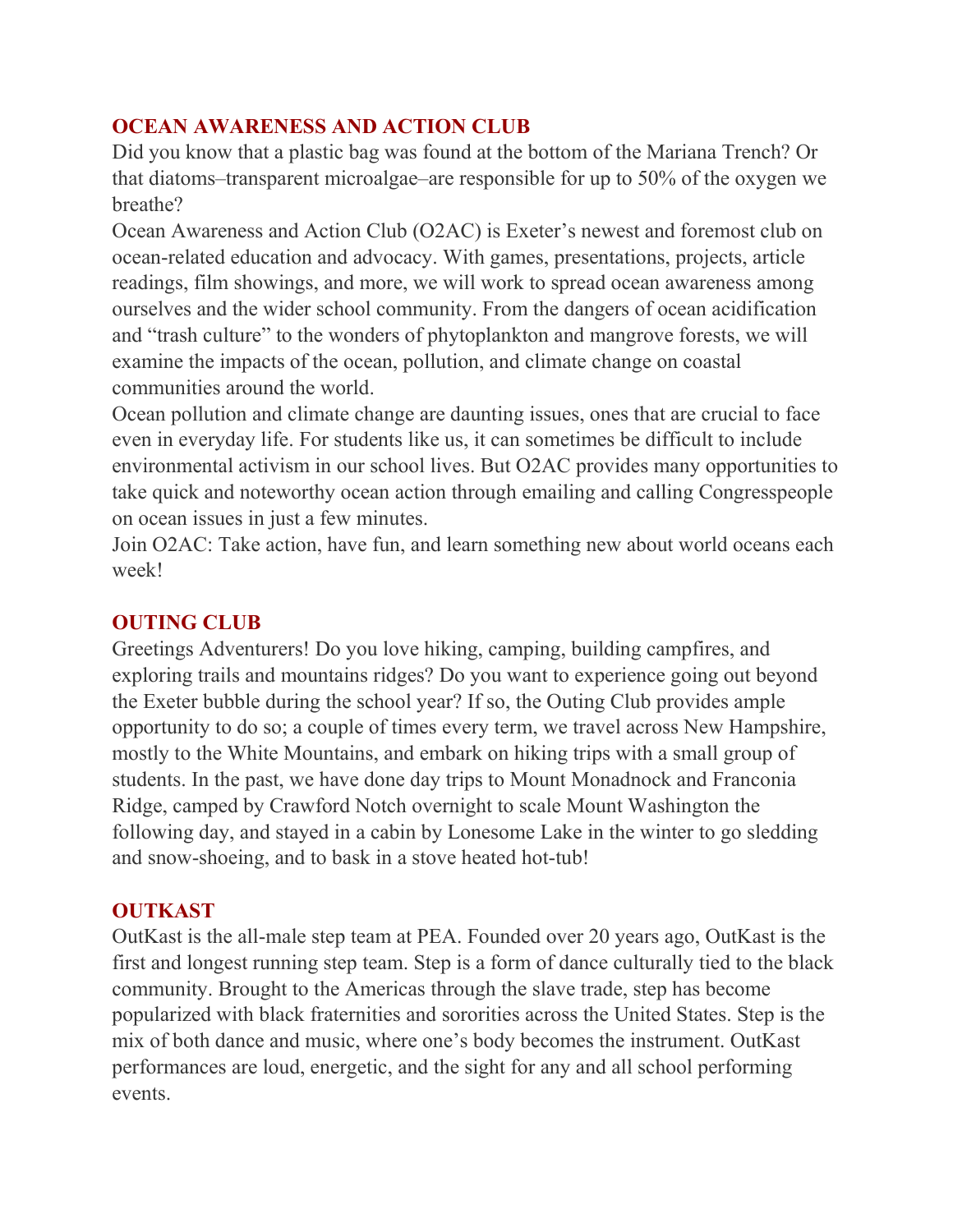#### **PEA AT THE MET**

PEA at the MET is a club geared towards fashion-loving Exonians! During weekly club meetings, we will discuss topics like the latest trends, celebrity fashion at various events, and how fashion is politicized. At the end of the year, we hope to put on a make-shift fashion show made of recyclable materials.

## **PEADQUACKS**

#### **PEAN**

Welcome to PEAN, Exeter's yearbook committee! PEAN is open to anyone and everyone; experience with InDesign and Photoshop is amazing but not required by any means (we will teach you!). We are a community of artists who think deeply about how meaning emerges from design, and you can get involved in a way that aligns with YOUR interests. If you love photography, you can become a PEAN photographer (we have cameras available to lend!). If you love graphic design and organizing photos, you can become an Ads, Layout, Sports or Senior Pages associate and help design pages in each of these sections. We also need artists to draw sketches to be incorporated into the book, and business managers who deal with logistics. All of your efforts will go toward building a memorable yearbook that will go out to the entire Exeter community and be perused for years and years to come. PEAN represents the themes, people, and events of the year, so we need YOUR voice to make it complete.

## **PEER TUTORING**

Peer Tutoring is a place for Exonians to give and receive help from each other in assignments and subjects! Come join, whether you're looking to tutor or be tutored! We hope to support as many students as we can -- if you're interested in tutoring hours earlier in the morning, please reach out!

#### **PENDULUM**

Pendulum is Exeter's premiere visual arts and creative writing club! We meet over breakfast to discuss good reads, cool art we've seen, and plan an annual magazine featuring the best of Exeter's creatives. Come to try out art/writing for the first time, get feedback and hear about opportunities from experienced editors, and make new friends!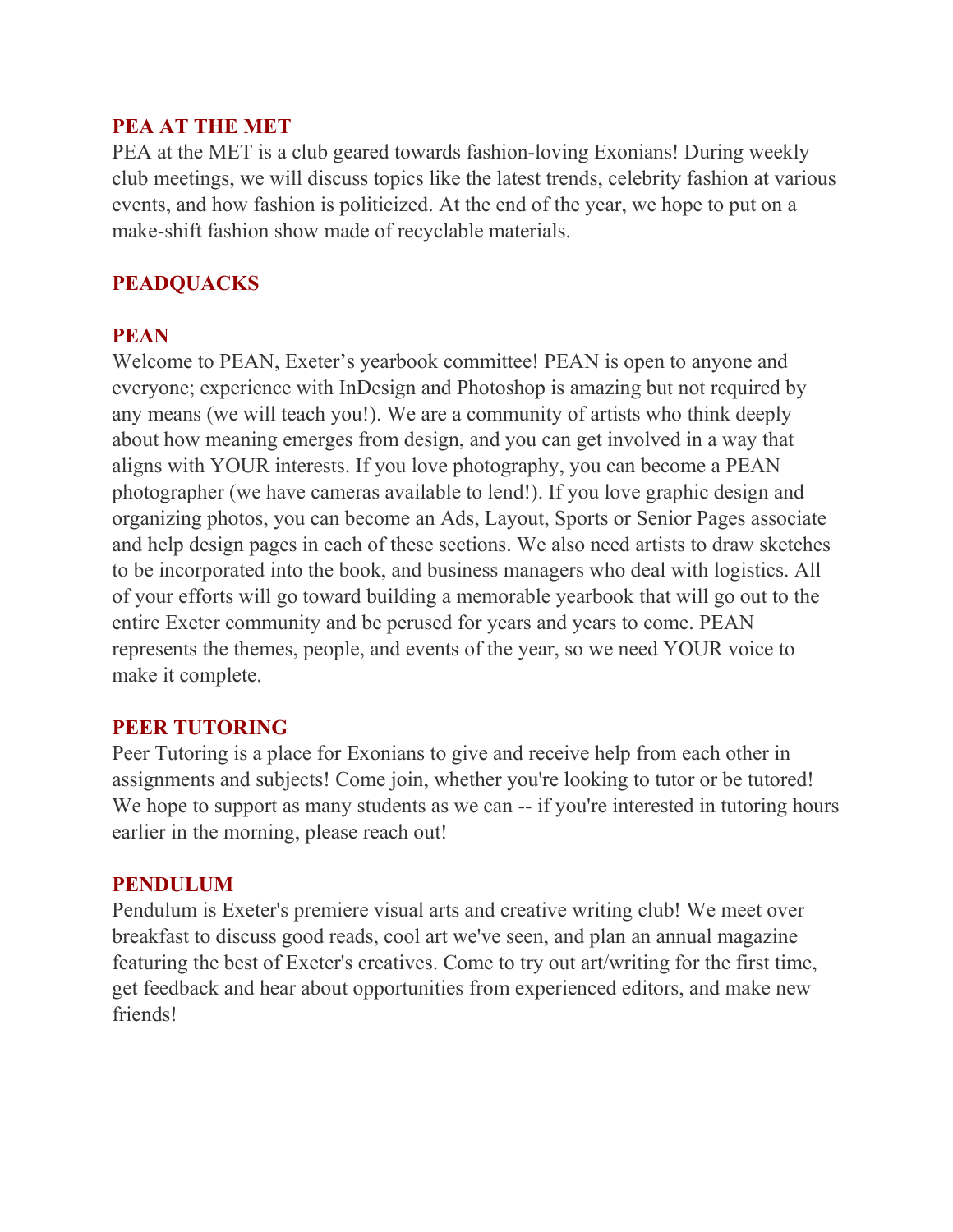#### **PHILOSOPHY CLUB**

Philosophy Club is a discussion-oriented club focused on the interpretation and discovery of philosophical topics. Ranging from modern ethical dilemmas to ancient doctrines we'll unpack and discuss them all. Be prepared to question, to think, to believe, to trust, and to philosophize! Cookies will be present at meetings!

#### **PHYSICS CLUB**

Come to Physics Club to learn about the nature of our world. We'll have discussions about a variety of topics and prepare for competitions like F=ma and USAYPT with students across the globe.

#### **PING PONG CLUB**

We play Ping Pong in the game room on Fridays!... Now, we just send out fun Ping Pongy things.

## **POMS**

POMS is Exeter's cheerleading group! We boost school spirit while having fun, performing at pep rallies and Exeter vs Andover football and basketball half-times.

#### **POWERLIFTING CLUB**

Whether you have been lifting for years or have never touched a barbell in your life if you are interested in improving yourself through weight-training, this is the club for you. Powerlifting club works with its members on an individual basis and can give whatever you want to get out of it. Here are a few examples of what you may get out of your experience: learning how to safely and effectively perform lifts, creating detailed personal workout programs, meeting new friends/ lifting buddies, tracking progress and being held accountable, and finding a supportive community that celebrates the success of its members at every stage of the lifting journey.

## **PRECISION**

All female Step Team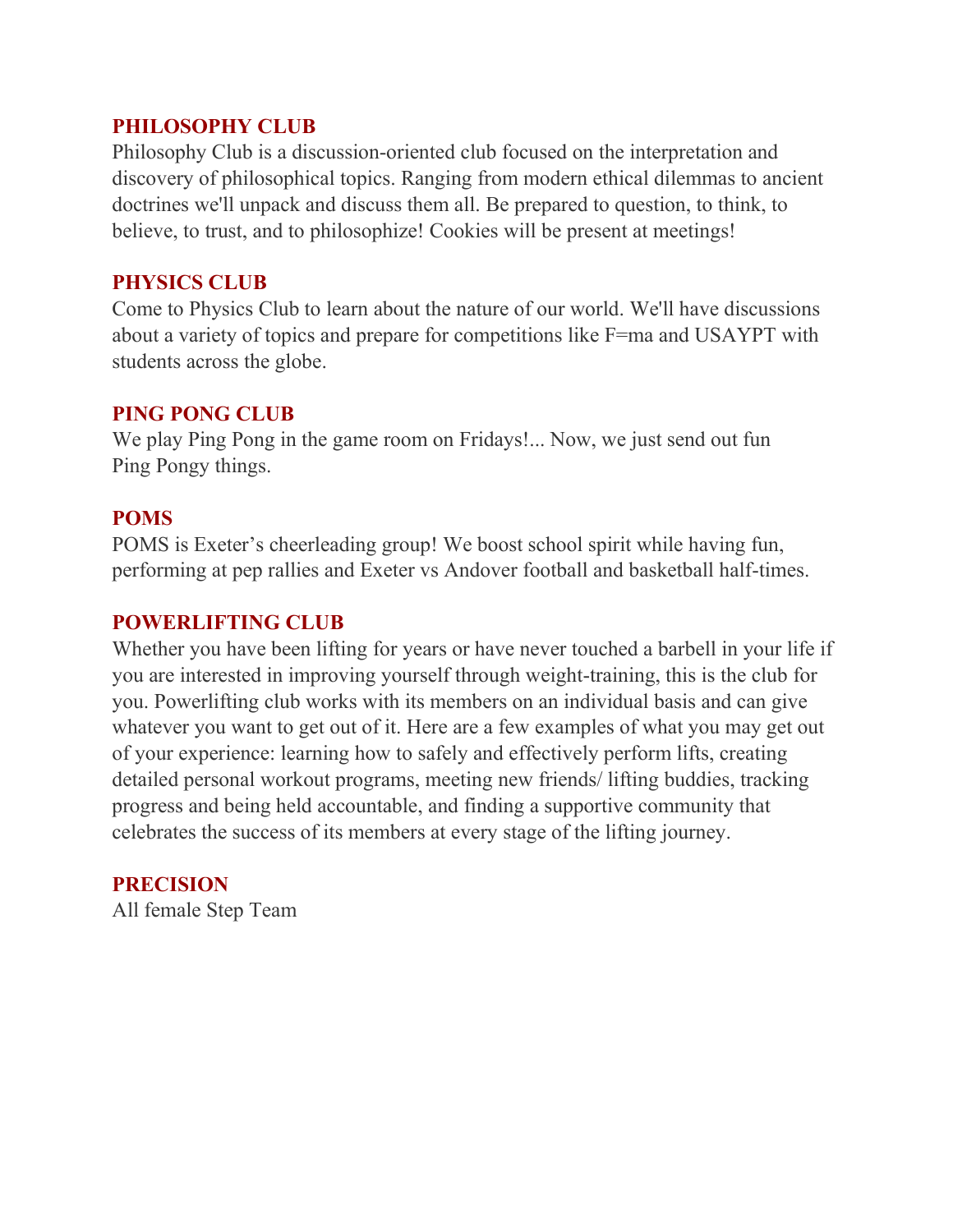#### **PRO-CHOICE CLUB**

With recent attacks on women's reproductive rights, we feel it is more pressing than ever to create a space on campus where we can take tangible action, and where can students can talk about their frustrations. We are going to focus on two main aspects within the wide agenda of this club. The first is going to be educational and the other is going to be surrounding activism. We hope to organize fundraising for women's reproductive rights/justice organizations and a long-term goal of ours is to eventually attend women's marches and in-person protests. We are excited to be starting this club! You do not have to identify as female to join us, just bring your passion for reproductive rights and justice!

## **PSYCHOLOGY CLUB**

Come join PAN! We are a low-commitment club dedicated to learning about and discussing psychology and neuroscience. We cover whichever topics interest you, from how neurons communicate to how social biases are perpetuated. We also have a few projects planned which you can take part in!

## **PUBLIC SPEAKING CLUB**

This club is a great way to build your public speaking skills in a no-pressure, noncompetitive environment. Talk about things that you are passionate about and get nonjudgmental feedback from your peers. We all learn the art of public speaking from each other!

## **RANDOM ACTS OF KINDNESS**

Random Acts of Kindness is a fun, relaxed space where we plan surprises for our peers, faculty, and staff. We come together each week to talk about how to uplift our community, particularly those who don't always get the attention they deserve.

#### **[REEL LIFE PRODUCTIONS \(RLP\)](https://www.dropbox.com/s/re3p0d5gyuudkrt/Safira%20Schiowitz%20-%20RLP%20Infomercial.mp4?dl=0)**

Reel Life Productions (RLP) is PEA's filmmaking club. We work on projects ranging from short films to coverage of school wide events. Club members will have access to all the various film equipment and editing software the Academy offers. This year, we are planning to host occasional, socially-distanced movie screenings for the entire community. If you are interested in filming, acting, directing, film editing, or scriptwriting, we encourage you to join us.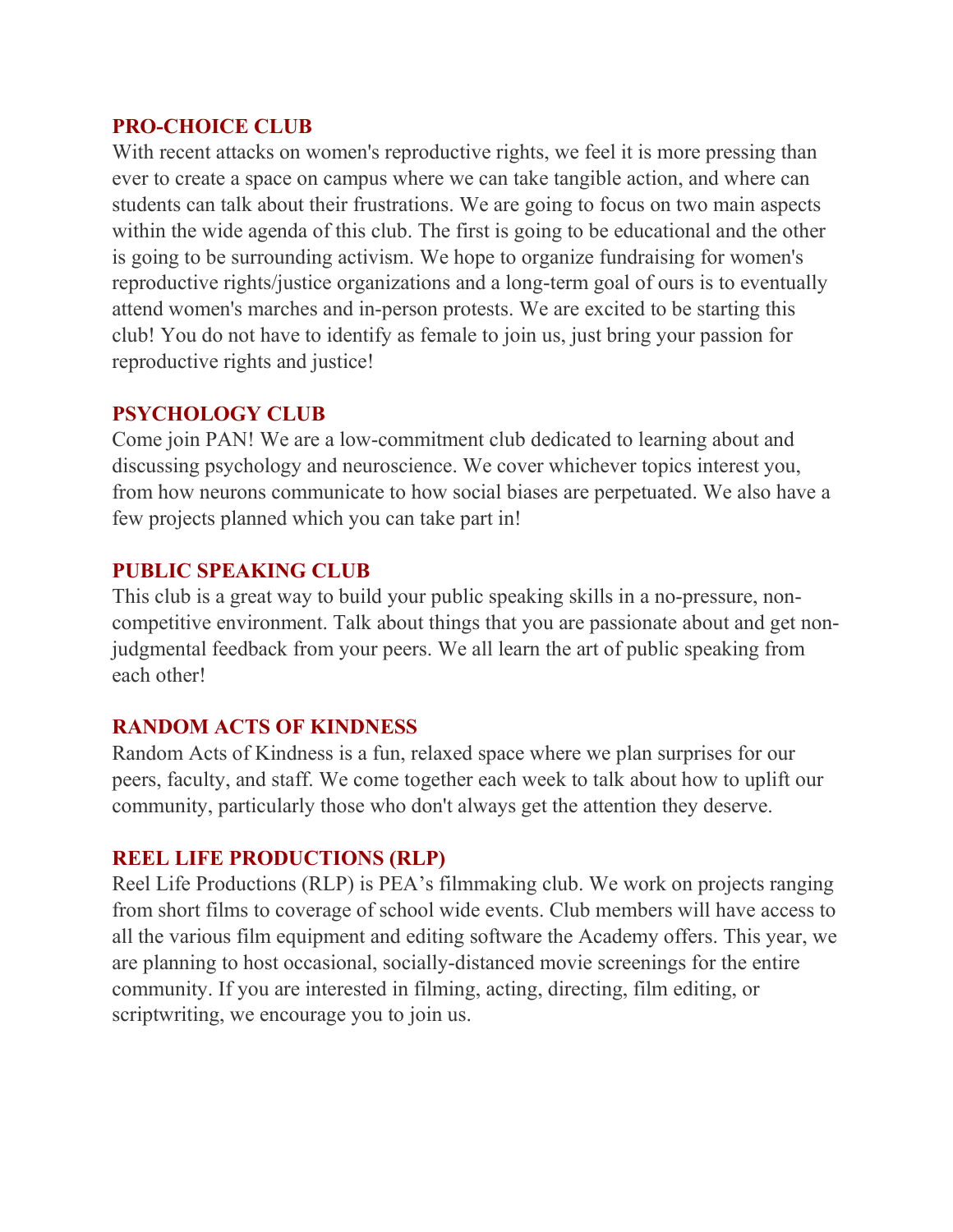#### **REPUBLICAN CLUB**

Republican Club, is an open space for respectful political debate on campus. The club is accepting of all viewpoints and welcomes anyone seeking some great debate. Whether you have some fierce opinions, or would like to drop by simply to listen, Republican Club would love to have you!

# **RHYTHMICS**

#### **ROBOTICS CLUB**

In robotics club, students combine fundamental design skills through collaboration and innovation, merging science and engineering with business and entrepreneurship. Learning labs and hands-on workshops serve to introduce important concepts to beginners and keep experienced members sharp. Trips to tech companies and collaborations with professionals enable members to learn from the best. The club also offers three competitive teams at all skill levels, ranging from our prestigious championship-winning FIRST Tech Challenge team (https://ftcvertex.com/) to our MATE and SeaPerch underwater robotics teams. Taking advantage of a state-of-theart design lab equipped with tools like laser cutters, angle grinders, blowtorches, and other industrial shop equipment, the possibilities are endless. No experience is required—there's a place for everyone, even those that don't consider themselves STEM enthusiasts—so come join us!

## **ROCK CLIMBING CLUB**

## **RUSSIAN LANGUAGE SOCIETY**

In this club, we will cook Russian food, watch movies and read stories, discuss Russian culture, and practice speaking Russian.

**SALAAM**

**SAILING CLUB**

**SANS HOMMES**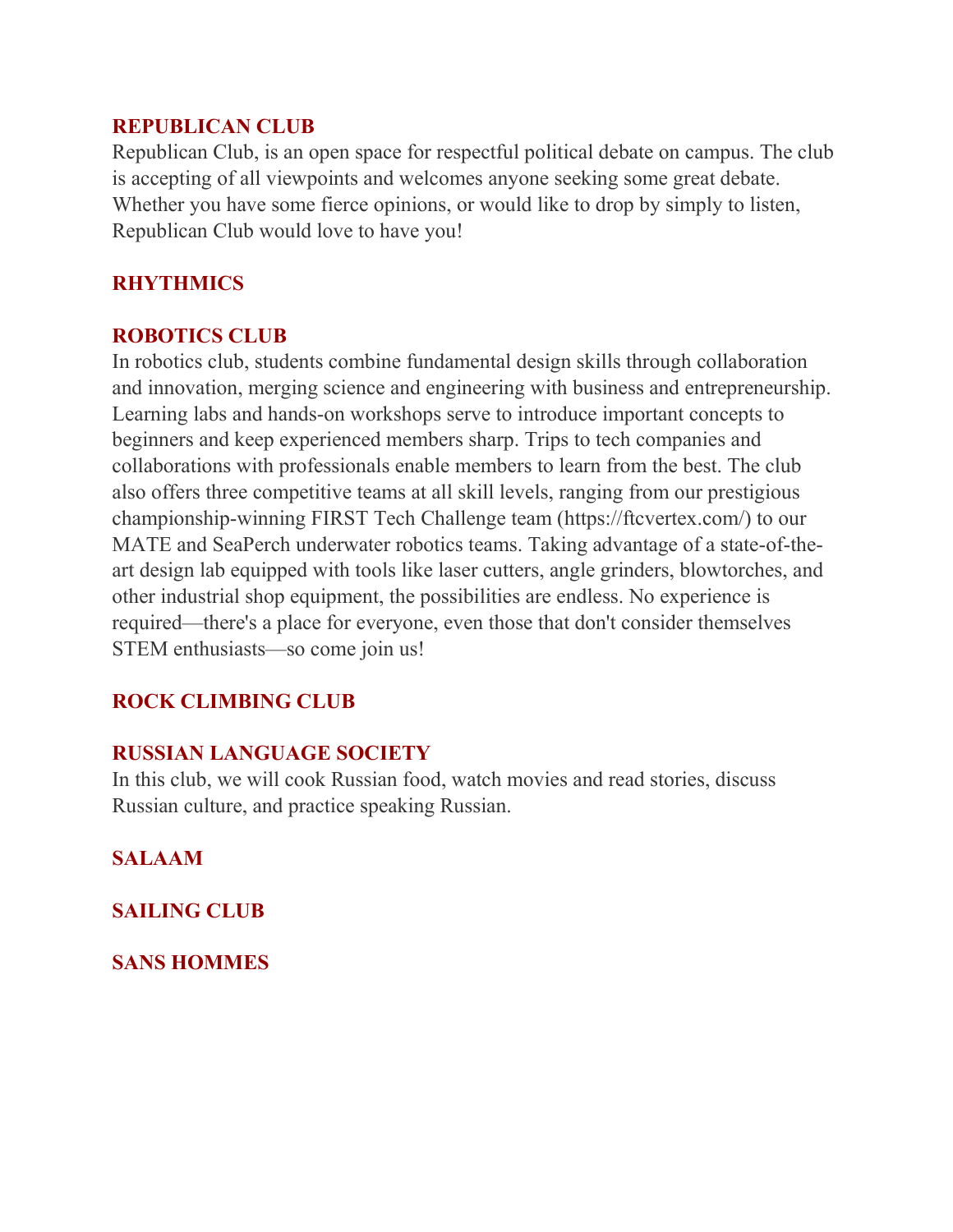#### **SCIENCE BOWL**

Science Bowl is a trivia game played between five-person teams that quizzes subjects including math, physics, chemistry, biology, and earth science. Last year, we won second place at the regional Science Bowl competition in Connecticut. If you're interested in learning about science, or very talented at any of these subjects, we hope you'll join us.

#### **SCIENCE OLYMPIAD**

Science Olympiad is an American team competition in which students compete in 23 events pertaining to various scientific disciplines, including earth science, biology, chemistry, physics, and engineering. in the past few years, the Exeter Science Olympiad has excelled in invitationals at Harvard, Dartmouth, and Brown, as well as the New Hampshire state competition. Last year, our team won New Hampshire's state competition and went on to compete at nationals, and we hope to keep the streak going during our fifth season in '21-'22!

## **SCREENWRITING CLUB**

#### **SHAKTI**

We learn and perform Bollywood dance choreographies at events like dance assembly, Asian Night Market, hip-hop showcase, and more! No experience or audition required.

## **SIGN LANGUAGE CLUB**

Sign Language Club is a welcoming, inclusive space for students who are interested in picking up American sign language and learning about the disabled communities who use it. No prior experience necessary—the point of the club is to learn together! We are a club dedicated to amplifying disabled voices and including both language and culture in our learning. Join us for fun language study, brilliant speakers, and snacks!

## **SPRING STREET SOCIETY/ALBUM CLUB**

The Spring Street Society is a club for music enjoyer who want to expand their musical pallet. Come hangout with us weekly as we chose an album from a genre and listen to it in its entirety. It's a fun and energetic environment, so come hangout with us!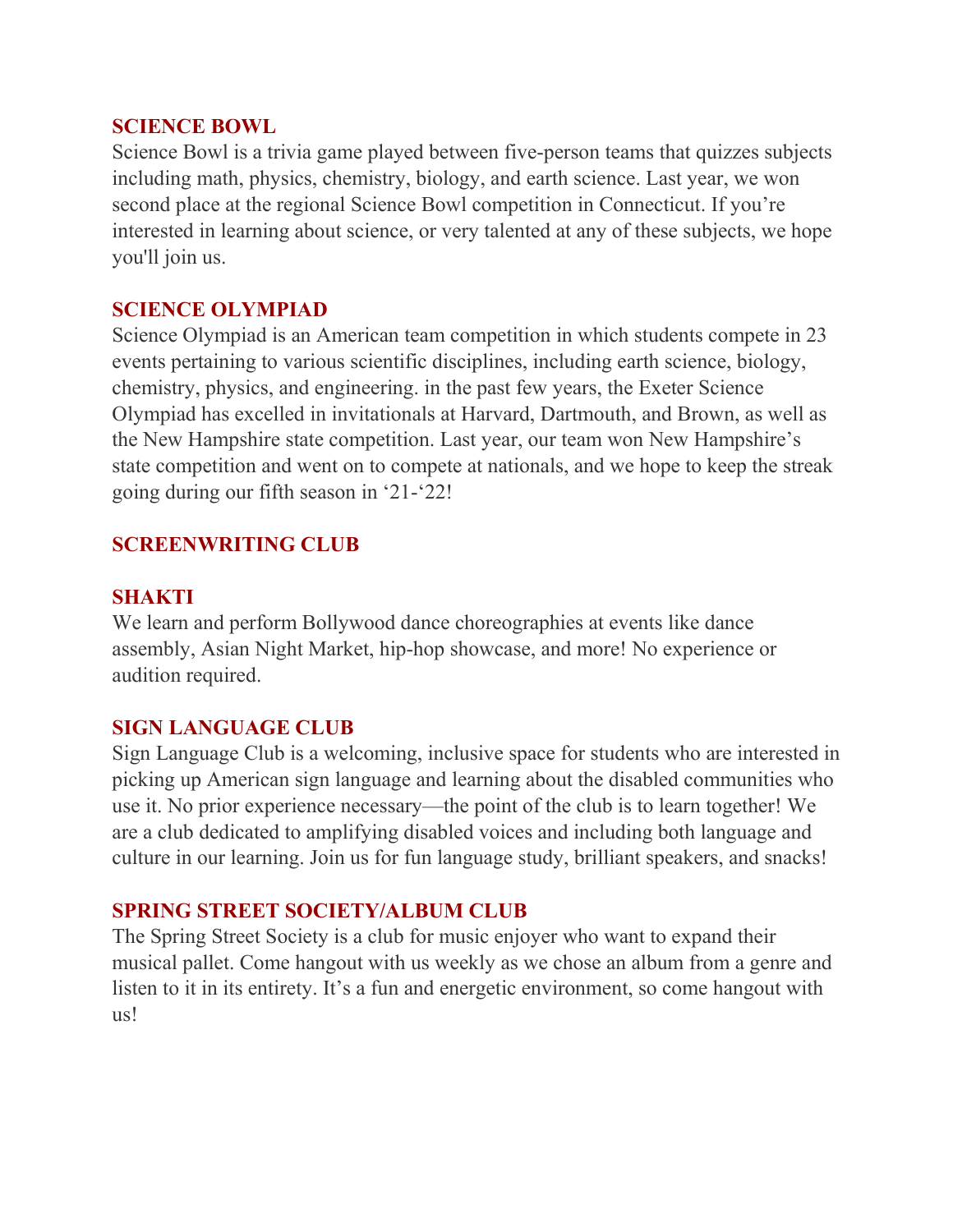#### **STANDUP EXETER CLUB**

A club featuring the funniest students at Exeter. At the end of each term, we host a massive show. And yes, we have samosas. 

#### **STUDENT ADMISSIONS AMBASSADOR PROGRAM (SAAP)**

The Student Admissions Ambassador Program is an exciting opportunity for Phillips Exeter students to represent and promote Exeter to prospective students and their families. Student Ambassadors will be able to help prospective students and their families gain a better sense of our inclusive community and the incredible opportunities available to students both in and outside of the classroom.  Student Ambassadors will be able to share their personal experiences and information about campus life, history, traditions and achievements of the Academy through:    Conducting campus virtual tours  -Participating in virtual recruitment events  - Supporting the admissions social media efforts  -Connecting with prospective students via email and postcard writing    Please note that these are just a few of the ways we plan to engage prospective students and their families. As we continue to build our virtual engagement opportunities, we will be seeking input and support from our student ambassadors. Student Ambassadors play a critical role in helping a prospective student identify which school is the best fit as they navigate the high school process.

# **STUDENT COUNCIL**

## **STUDENT FRANCOPHONIE COALITION**

The Student Francophonie Coalition is a group that explores not only the French language, but also the remarkably diverse cultures of many different Francophone countries along with that of Franco-Americans. During our weekly meetings, we will offer events such as watching Francophone films, eating foods from Francophone countries, and just having a great time.

## **STUDENTS DEMAND ACTION**

Affiliated with Everytown, the largest gun violence prevention organization in America, Students Demand Action is a national movement of high school and college-aged volunteers fighting for the changes that will save lives. The Students Demand Action chapter at PEA is dedicated to both education and action. We hope to better inform our communities about gun violence and it's undeniable presence as well as creating meaningful change through registering voters and contacting policymakers.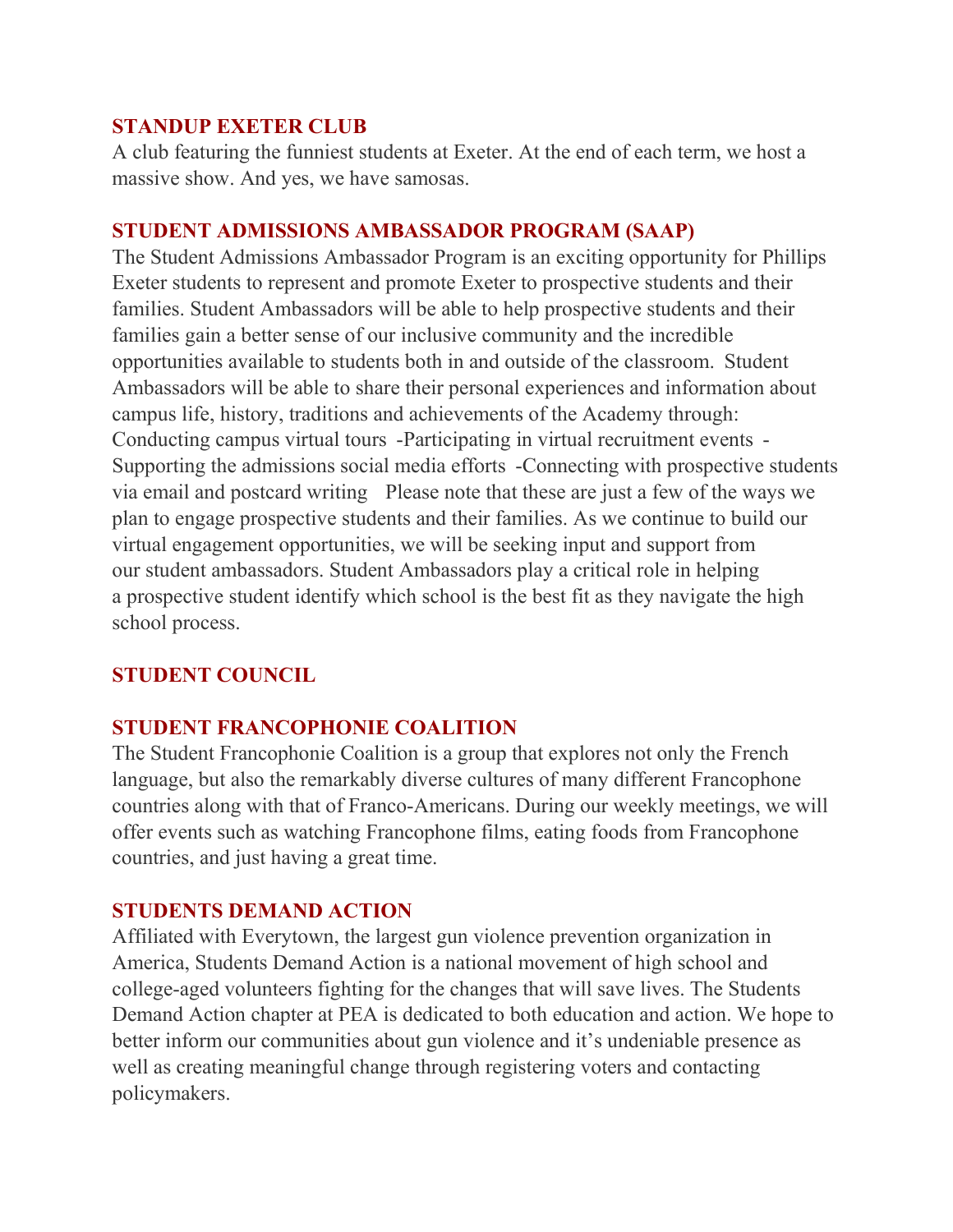# **STUDENTS OF CARIBBEAN AND AFRICAN ANCESTRY**

# **SUBCONTINENT SOCIETY**

#### **SUNRISE EXETER**

The Sunrise Movement is a national climate justice organization, building an army of young people to create millions of sustainable jobs and stop climate change. The movement is connected to a web of organizers, activists, and public officials across the country. It strives to build interpersonal, creative, and technical skills through networking, writing to newspaper editors and politicians, and artistic compositions. PEA's chapter will work on phone banking, collaborating with local hubs, and preparing for strikes and lobbying. Political activism through Sunrise will have a particular focus on racial injustice and colonialism linked to climate change

#### **SUPER SMASH BROTHERS CLUB**

A club for the Smash Bros community of Exeter. Once campus opens up more, we'll be holding regular tournaments, open to everyone regardless of skill level.

#### **SURF CLUB**

This is a group for anyone interested in surfing. We go on multiple trips per year to "The Wall" at Hampton Beach. All skill levels are welcomed and beginners are encouraged to participate. If you know, deep down, that you are a surfer at heart, you will want to be a member of this club. Boards, wetsuits, transportation, instructors, lifeguards, and pizza are all provided.

#### **TECHNOLOGY FOR MENTAL**

Mental health is rapidly increasing in prevalence as an area of study. The emergence of cognitive science has led to many technological breakthroughs in artificial intelligence, neuroscience, linguistics, etc. that can help treat mental health issues (examples include AI chatbots and diagnosis through speech recognition). Tech for Mental Health is a group dedicated to raising awareness of mental health by discussing innovation projects as well as designing and collaborating on projects ourselves. No prior knowledge of these technologies is necessary. All are welcome!

## **THAI CLUB**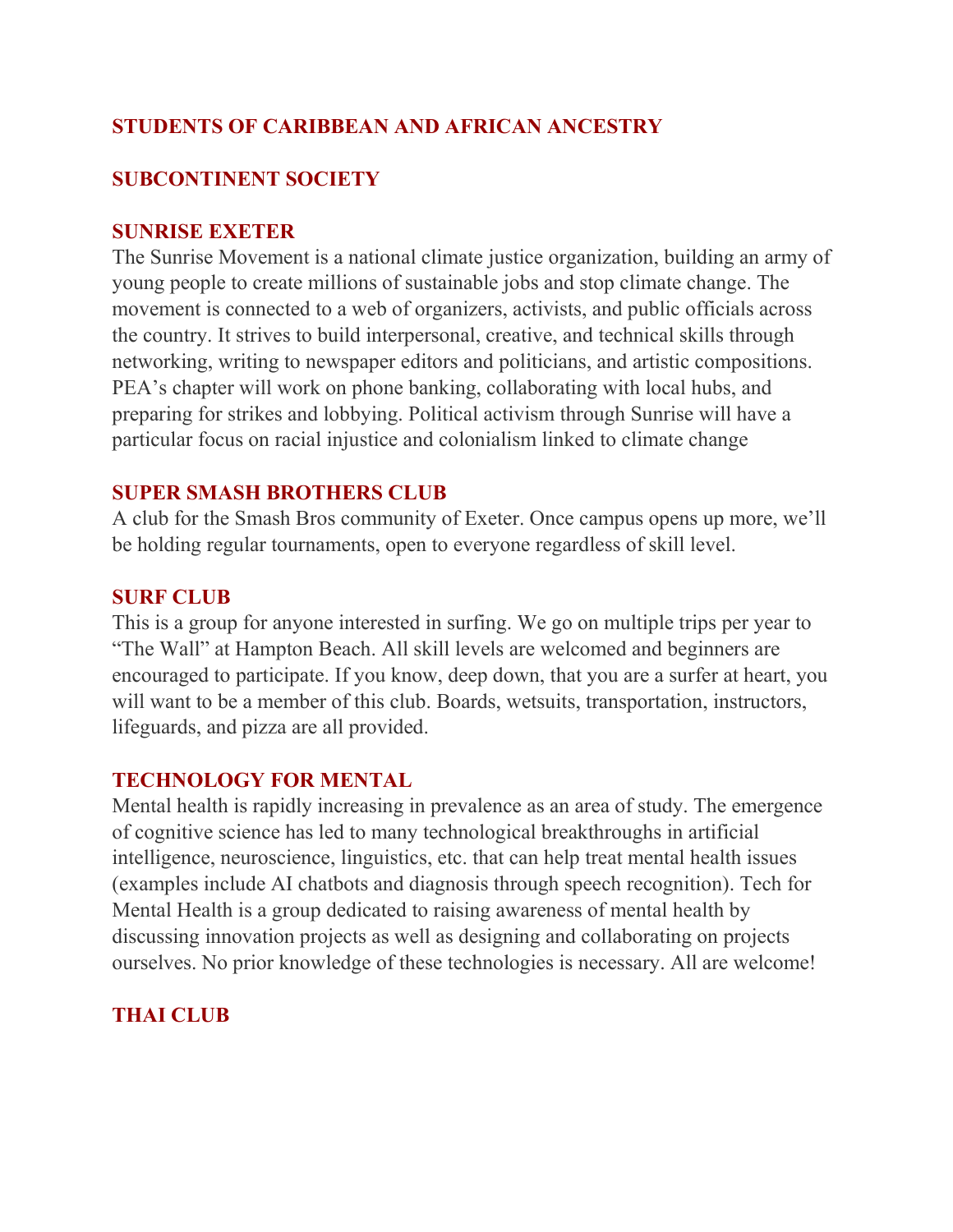## **THE ASIAN MAGAZINE CLUB**

The Asian Magazine is a literary and arts publication dedicated to amplifying the stories and perspectives of Asian-identifying Exonians. We publish two to three times a year and host writing workshops, discussions, and fun events.

#### **THE EXETER REVIEW**

The Exeter Review was born out of a feeling that although this intellectual majority is not necessarily harmful, if many people in a set group happen to share common views then nobody is challenging and promoting tough discourse, contrary to Exeter's values of: "exacting inquiry and thoughtful discourse." It is in this context that The Exeter Review would be created with the goal of providing and promoting safe freedom of speech, diversity of thought, and a platform where all opinions regarding social sciences may be represented.

#### **THE EXONIAN**

The Exonian is the oldest continuously-running preparatory school newspaper in America, founded in 1878. Operating as the free student press, The Exonian is not subject to prior review or censorship. Staff of The Exonian have the right to report on all topics that may be relevant, including those which may be controversial. The Exonian will not publish content that is defamatory or obscene. The Exonian is also a community, run primarily out of the newsroom in the Elizabeth Phillips Academy Center, which welcomes students from across grades. The paper publishes a weekly 10-16 page paper. The staff of the paper includes 30 editors, between 25-45 writers, associates from the other Business and Web Board, three wonderful advisers, and a significant body of contributors from across the Academy and the broader Exeter community. As previously alluded to, the paper is comprised of three main boards—the Editorial Board, the Web Board and the Business Board. The Editorial Board, comprised of section and layout editors, directs article production and print appearance. The Web Board updates the site theexonian.net weekly and manages long-term endeavors. The Business Board directs all finances and outreach of The Exonian, including subscriptions and social media. Since its inception, The Exonian has published news, commentary, and content pertaining to the Exeter community. Since 2010, it has published content online.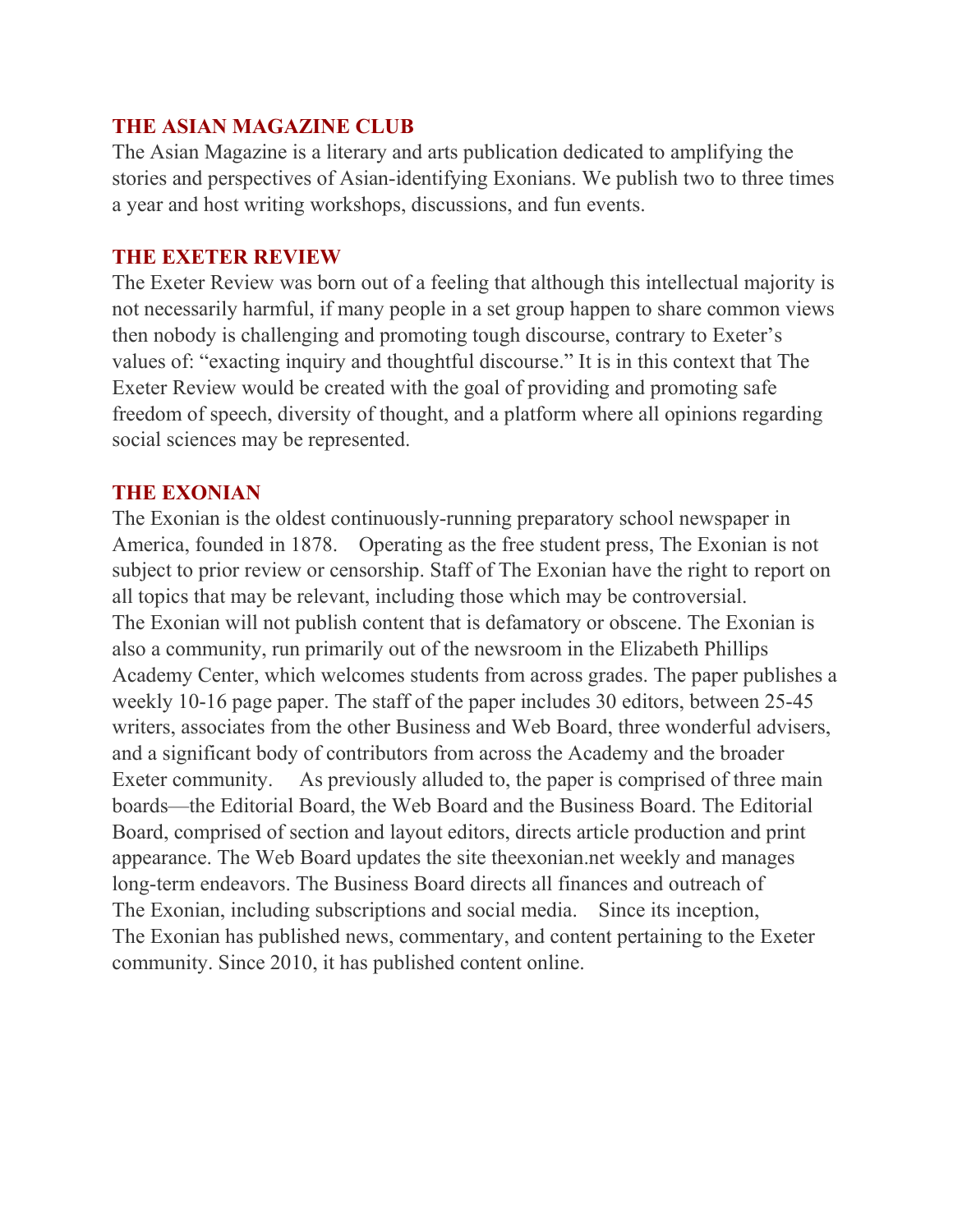#### **THE EXONIAN BUSINESS BOARD**

One of the three main board of the school newspaper, The Exonian. We deal with all things money-related including things like managing finances, collecting advertisements from local businesses, getting subscriptions from parents and alumni, distributing the newspaper, and more! We are the only club on campus that earns revenue! Come to learn more about how running a business works and support our hard-working journalists behind the scenes.

#### **THE EXONIAN WEB BOARD**

The Exonian Web is the online component of our school newspaper, The Exonian. The Web Board is responsible not only for maintaining our website at theexonian.net, but also for the development of new digital projects such as the creation of a new podcast series! Web Board is a group for hardcore coders, graphic designers, artists, idea-makers, and anyone else who would like to play a role in The Exonian's online presence!

# **TRANSITIONS**

## **UNITE COALITION AND PUBLICATION**

We are the UNITE Publication and Coalition for Change. As a publication, we facilitate conversations on identity, race, and equity in our community by sharing the narratives and perspectives of fellow Exonians so that we may better understand each other. As a coalition, we offer an intersectional space for students of different cultures, races, religions, genders, and sexualities to gather in discussion. Our mission is to create intersectional dialogue, build empathy and awareness, spur action, and maintain accountability. We invite you to take part by joining the coalition!

#### **VIETNAMESE SOCIETY**

Interested in the DELICIOUS Vietnamese food, VIBRANT culture, and the AMAZING people in Vietnamese Society? Come check us out! We do everything from gathering to cook a Vietnamese feast from scratch(or our best attempt at doing so) to just sitting down with one another and getting to know about one another's backgrounds, cultures, and stories. Regardless of whether you identify as Vietnamese or not, this is a space where you can just meet new people, create new friendships, and learn more about one another, and the Vietnamese culture! Vietnamese Society is open to ALL, so feel free to pop by anytime, we would love to meet you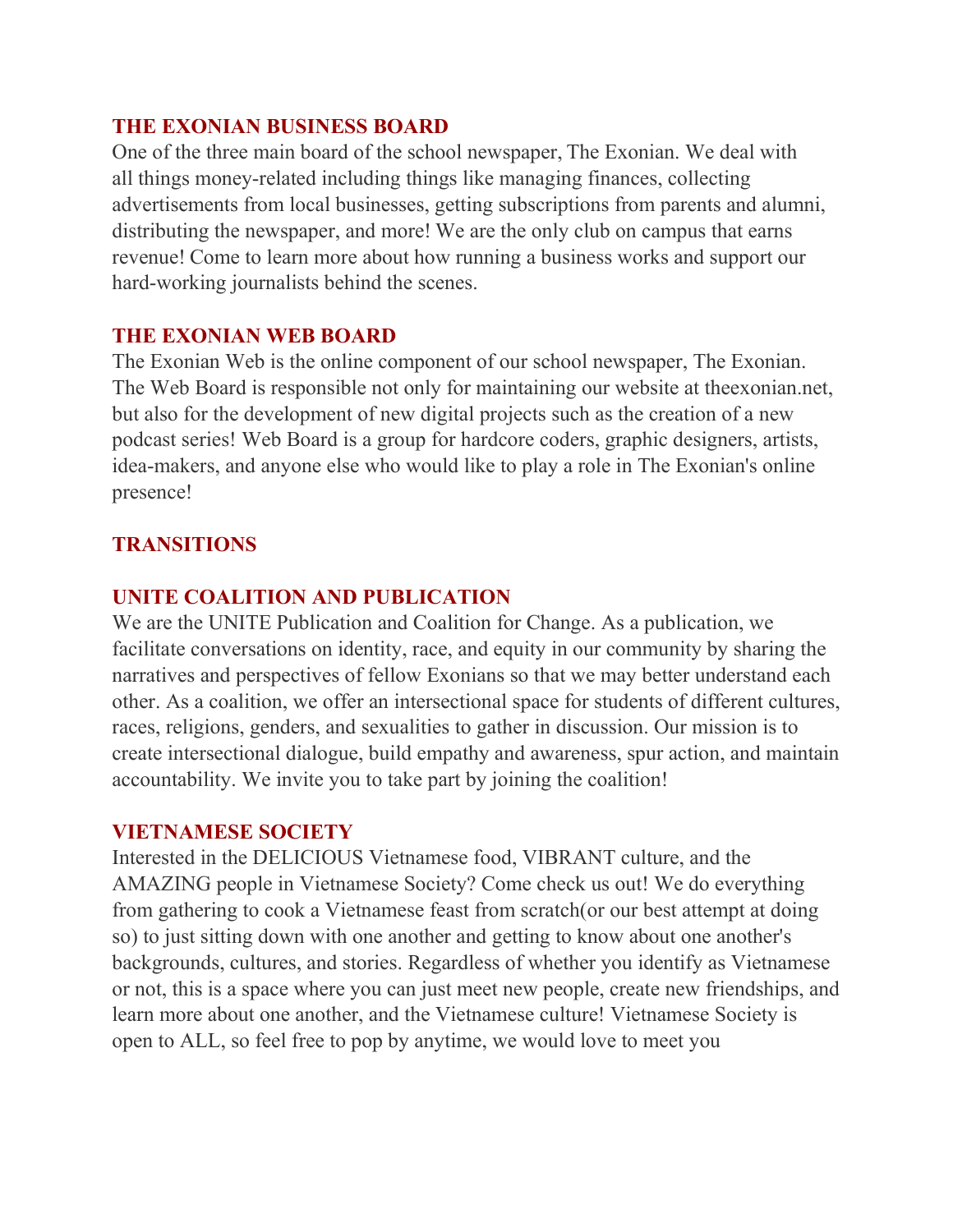#### **WEVisionxPEA**

Hello and welcome from WEVisionxPEA! Our goal is to inspire girls around the world to discover their full potential. Our writing team publishes personal essays about how we engage with feminism and pursues engaging articles like "The Black Female Activists Who Are Making History." The design team exercises creativity and innovation to develop graphics and posts. The community outreach team works to connect WEVision with our surrounding community and beyond, planning events and conferences and interviewing amazing women from all walks of life. For example, we were able to talk with Jessica Jackson, who is a widely known lawyer, mentor of Kim Kardashian, and co-founder of #cut50, a White House recognized effort to decrease incarceration. In all our work, we aim to shine light on the amazing things that women are capable of accomplishing. We also seek to gain a better understanding of the experiences of women from various backgrounds, cultures and environments. Success can be defined in many ways and each individual's success is unique in its own way. All women's stories are worth sharing. Furthermore, WEVision welcomes ALL genders and ALL backgrounds to engage in discussions and to work hand in hand toward our goals. We do not require any experience in writing, design, or community outreach. We have an amazing board eager to mentor and guide you in your first steps as a member of WEVisionxPEA. Here, you'll be part of a big family, with friends all over the world. Come learn, grow, and create amazing work with the WEVision community! Stories can transcend into actions. WEVision may be starting with stories, but we believe that one voice can lead to more voices, more voices can lead to more impact and more impact will lead to more change. Together, we can increase awareness of the potential of women and encourage them to pursue their dreams.

#### **WOMEN IN STEM AT EXETER**

Women in Stem at Exeter (WISE) connects female identifying students at Exeter who are passionate about STEM with alumni in STEM fields. Through guest speakers, discussions, and mentorship opportunities, we hope to help shrink the gender gap in STEM!

#### **WORD**

Word is Exeter's poetry-writing and slam poetry club. We come together weekly to explore the creative process and the written word. We will also read and discuss poetry as a group, with occasional guest poets.